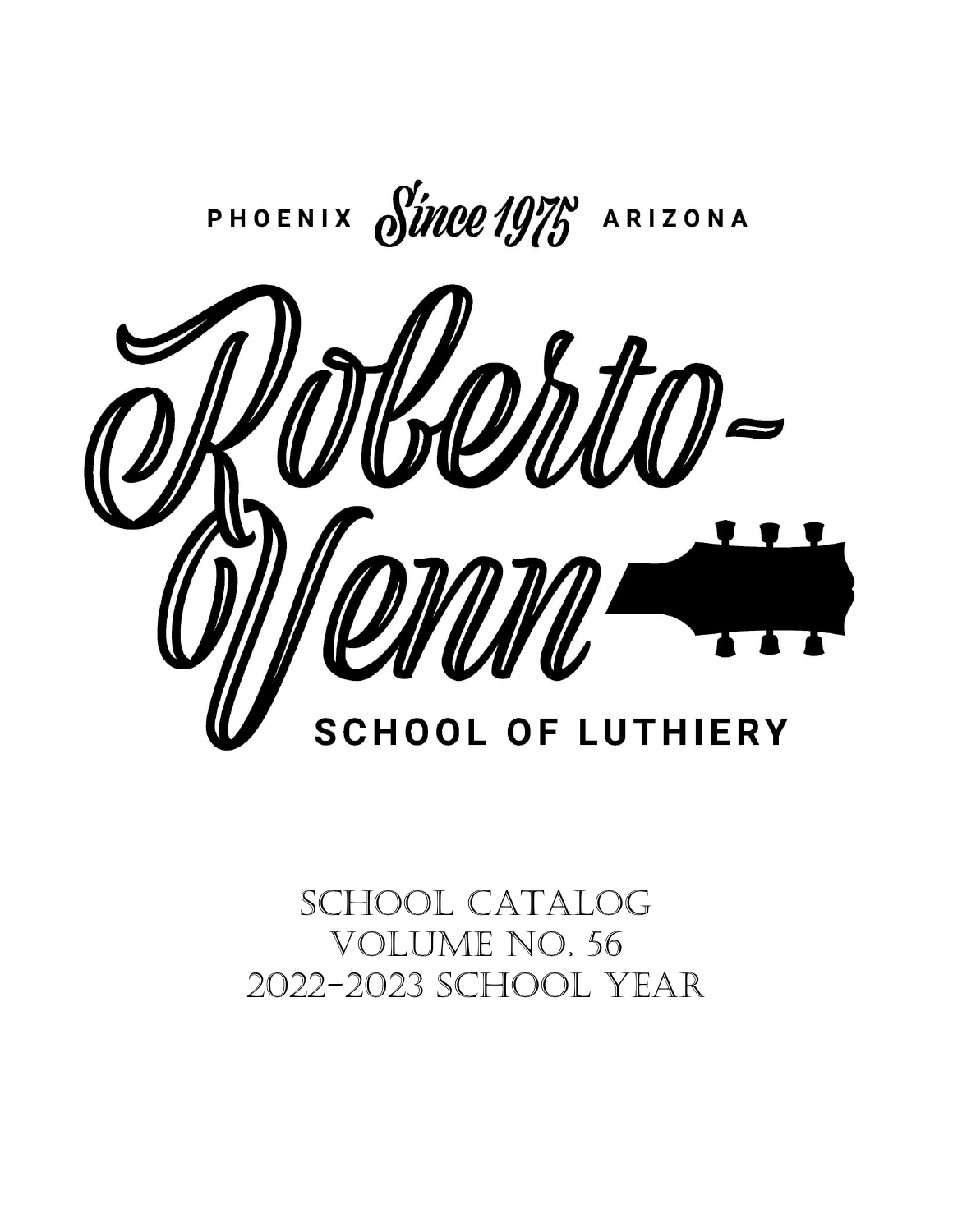**Welcome to the Roberto-Venn School of Luthiery**. Located in Phoenix, Arizona, the Roberto-Venn School is one of the few craftsmanship training centers of its kind in the world. Our school is designed to give the student a basic knowledge of the construction and repair of acoustic and electric guitars. We share with you a common interest - music and making musical instruments. The craft of lutherie is an art which combines both of these elements. With instrument building there is a tremendous satisfaction in working with your hands. The completion of your work results in not only an aesthetically pleasing woodworking art piece, but also an instrument whose music can be enjoyed indefinitely. We at the Roberto-Venn School of Luthiery have enjoyed practicing this art and feel fortunate to have the opportunity to pass on the knowledge and techniques we have learned to our students.

#### **SCHOOL HISTORY**

The idea for a guitar building school grew out of an apprenticeship program started by John Roberts in 1969, which he called Juan Roberto-Guitar Works. Before this, John lived in the jungles of Nicaragua, flying airplanes for a wood import company. During a seven year period John began collecting native hardwoods with the aid of the native people of the region the Miskitos. His original intention was to build a yacht. This dream faded when his wife Dorothy developed a sight problem which needed attention in the states. The Roberts moved to Phoenix in 1968 and shipped three box car loads of rosewood and mahogany with them. During an initial business effort to sell wood to furniture makers and wood artisans John became acquainted with a guitar maker, Ron Carriveau, who helped teach him the art of guitar making. After several years of building many instruments John opened his door to others who wanted to learn the craft.

In 1971 William Eaton apprenticed with John and the two conversed often about the possibilities of expanding the apprentice operation. William subsequently moved to Palo Alto, California to begin an MBA program at the Stanford Graduate School of Business. Later he would return to help begin the formal school operation.

Bob Venn joined in partnership with John in 1973, bringing an expertise in electric guitar making, custom pickup winding, and sunburst finishing. Both men continued building guitars and taking on apprentices to the Juan Roberto Guitar Works and Venn Custom Guitar Shop. Bob had gained an excellent reputation for building custom instruments for many leading country guitarists. His experience would help forge the link between the guitar making art and the practicalities of completing work for professional and amateur players, in order to sustain an occupation.

In 1974 William returned to the workshop to build another instrument and to gather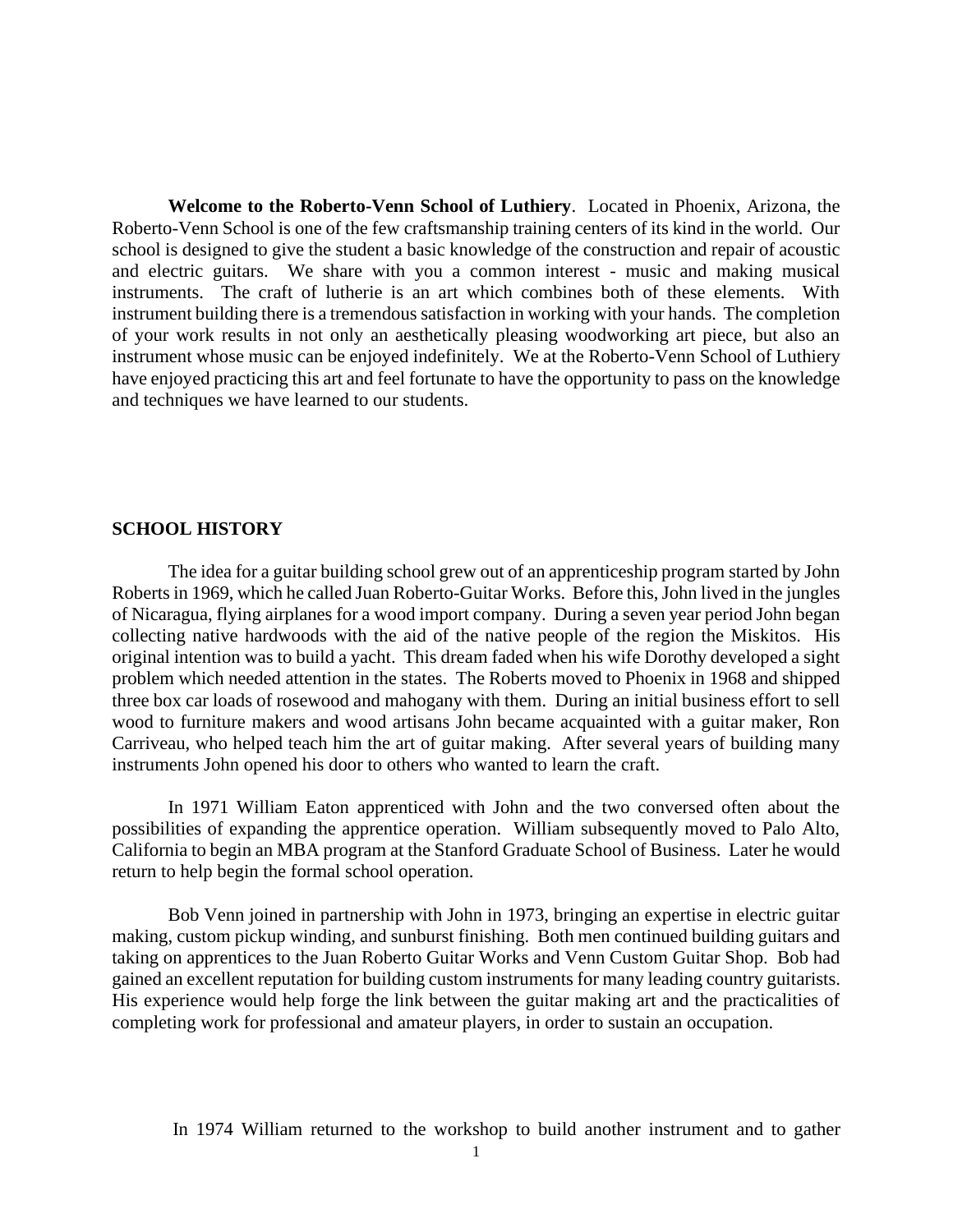information he would need to complete a term paper assigned in a new enterprise management class at Stanford. The assignment grew into a detailed business plan for a guitar making school and copies were sent to John and Bob for their review.

John, Bob, William, and Bruce Scotten, an assistant who was helping to teach the apprentices at the Guitar Works, incorporated the Roberto-Venn School of Luthiery in 1975 and began the first lutherie course in the Fall of 1975. Much ground work was also accomplished by Dr. Tom Thomas who had been helping John begin the state licensing process with the Arizona State School Board.

The Roberto-Venn School of Luthiery was licensed in 1975 and approved for Veterans Training the following year. Work towards accreditation status began in 1977, and the school became an accredited member of NATTS (National Association of Trade and Technical Schools) in 1979.

The School's curriculum has evolved during the past forty years, but the core of the original teaching concept has endured. The process of building an acoustic and an electric guitar has been the basis for both theoretical and practical training. The Fall of 1995 marked the beginning of a five month course which expanded the four month (720 hour) curriculum to include specialty training in repair techniques and added extra hours (880 total clock hours). Roberto-Venn recently completed its sixth accreditation renewal with the ACCSC (Accrediting Commission of Career Schools and Colleges) and received its second consecutive ACCSC School of Distinction Award in 2009. Well over 1500 students have graduated since the first class of 1975.

The atmosphere at the Roberto-Venn School remains informal, yet organized. Individual effort is emphasized and essential for accomplishing the objectives of the guitar making and repair course. A cooperative learning environment is encouraged among students and instructors. This environment of shared knowledge is different from the traditional master-apprentice relationship where one teaches only one or two apprentices. In the school situation each student has the opportunity to absorb information and ideas from many instructors and students. The student also has the opportunity to see many instruments being constructed and repaired in addition to the student's own work. This method has worked well in providing a comprehensive framework by which to teach our course.

#### **COURSE DESCRIPTION**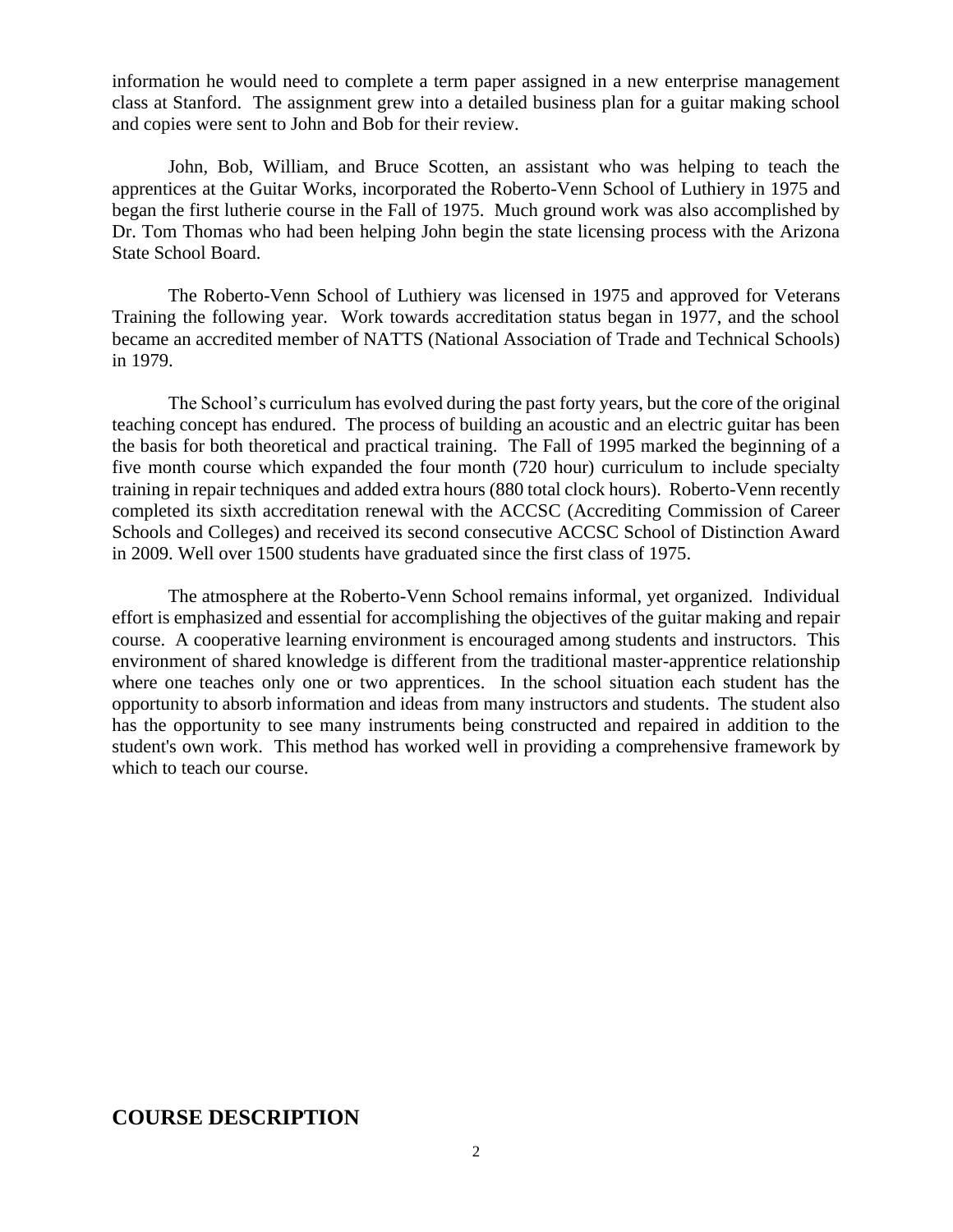#### GUITAR MAKING AND REPAIR COURSE (880 hours - 5 months)\*

The Guitar Making and Repair Course offered by the school consists of practical and theoretical training in the construction and repair of fretted acoustic and electric instruments. Two courses are offered during the year with course starting dates beginning the first week of February and the last week of August.

The basis of the course centers on the construction of at least one acoustic and one electric guitar (or electric bass). In many cases students build more than two instruments, depending on each individual's work rate. In addition to construction, sessions are given in: tool use and maintenance, scale and template derivation and construction, finishing (including lacquer, oil, stain and sunburst painting), guitar electronics, pickup design - construction and installation, tremolo installation, the fundamental business aspects of establishing a lutherie shop, the care and preservation of stringed instruments, and other related subjects. Throughout the course time is devoted to specialized training in repair techniques and lutherie related business subjects to include lectures from industry professionals, graduates, and faculty. Students will have an opportunity to do extensive work on their own instruments as well as instruments provided by the school, for the purpose of refining repair techniques and skills.

The educational objective of the course is to teach each student the skills and knowledge necessary to pursue a career in lutherie. Manual and technical skills learned and accomplished are basic requirements for entry level positions with guitar manufacturers, retail music stores, repair technicians, individual luthiers, and other related guitar building and repair job opportunities. A secondary objective of the course is to offer professional luthier/repair persons the opportunity to learn our design and construction techniques.

Occupational objectives include: guitar manufacturer employee (custom construction, finishing, assembly, and repair/warranty work), music store repair technician, luthier's apprentice (employee), self-employed luthier, touring 'road technician,' and other stringed instrument or woodworking related work.

*\*(A clock hour is defined as 50 minutes of actual lecture/ lab time)*

.

#### **GUITAR MAKING AND REPAIR COURSE OUTLINE (Scope and Sequence)**

The twenty weeks of class are devoted to the construction of the student's acoustic and electric project instruments and repair training. Work on both acoustic and electric instruments begins during the first week of class. Stringed instrument repair techniques are taught throughout the duration of the class. A general outline of the subjects covered is given below but is subject to change depending on the pace of the class. (next 5 pages).

# **Acoustic Guitar Construction Outline**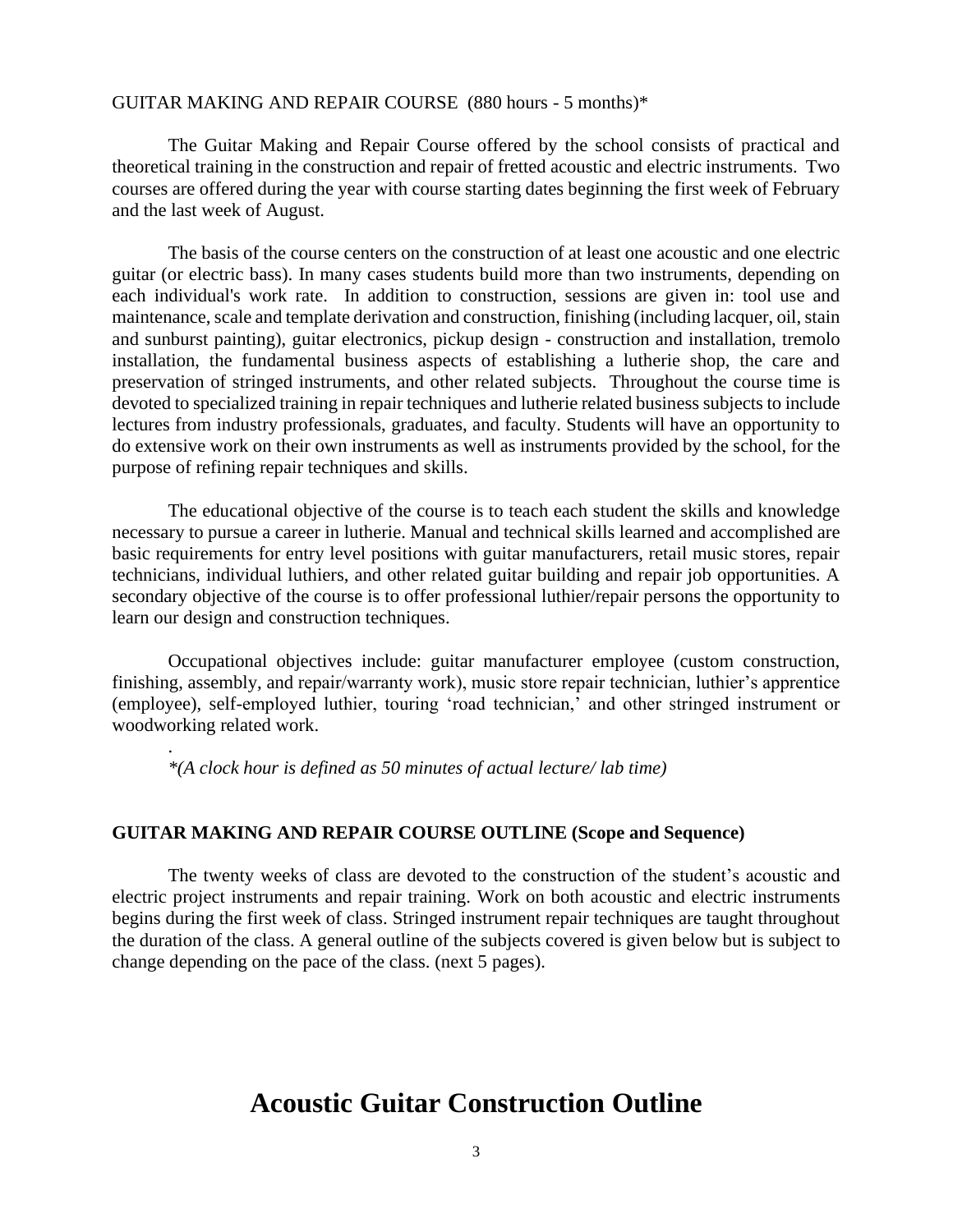#### **I**

- A. Body Shapes
- B. Wood Selection
- C. Fretboard
- D. End blocks
- E. Molds
- F. Glue Top & Back Plates
- G. Thickness Sides

#### **II**

- A. Soundboard
- B. Back plate & back strip
- C. Seam strips
- D. Headstock Designing
- E. Neck Blank Assembly
- F. Fretboard registration
- G. Headcap
- H. Truss Rod Slot

#### **III**

- A. Back Braces
- B. Back Assembly
- C. Rosette
- D. Shape Sides
- E. Side bending
- F. Chisel Sharpening

# **IV**

- A. Fit & glue end blocks
- **B.** Kerfing
- C. Vertical strips

#### **V**

- A. Top Bracing
- B. Brace carving & voicing

# **VI**

- A. Glue Top & Back
- B. Trim Plates & sand sides
- A. Wedge & binding routs
- B. Binding Bending

# **VII**

- C. Binding
- D. Sand out body

# **VIII**

- A. Rough neck fitting
- B. Neck inserts
- C. Heel carving
- D. Fretboard binding
- E. Side dots
- F. Neck fitting
- G. Fretboard arching
- H. Glue on fretboard
- I. Headstock shaping
- J. Tuning machine holes

# **IX**

- **A.** Inlay headstock & fretboard
- **B.** Neck carving & sanding
- C. Pore filling

# **X**

A. Lacquer finishing

# **XI**

- A. Lacquer curing
- B. The bridge

# **XII**

A. Lacquer curing

# **XIII**

- A. Acoustic pickups
- B. Finish sandout and buffing
- C. Body and neck assembly

# **XIV**

- A. Fretting
- B. Gluing bridge
- C. Pickguard
- D. Set up & Final adjustments
- E. Acoustic check out

# REV. 8/25/2011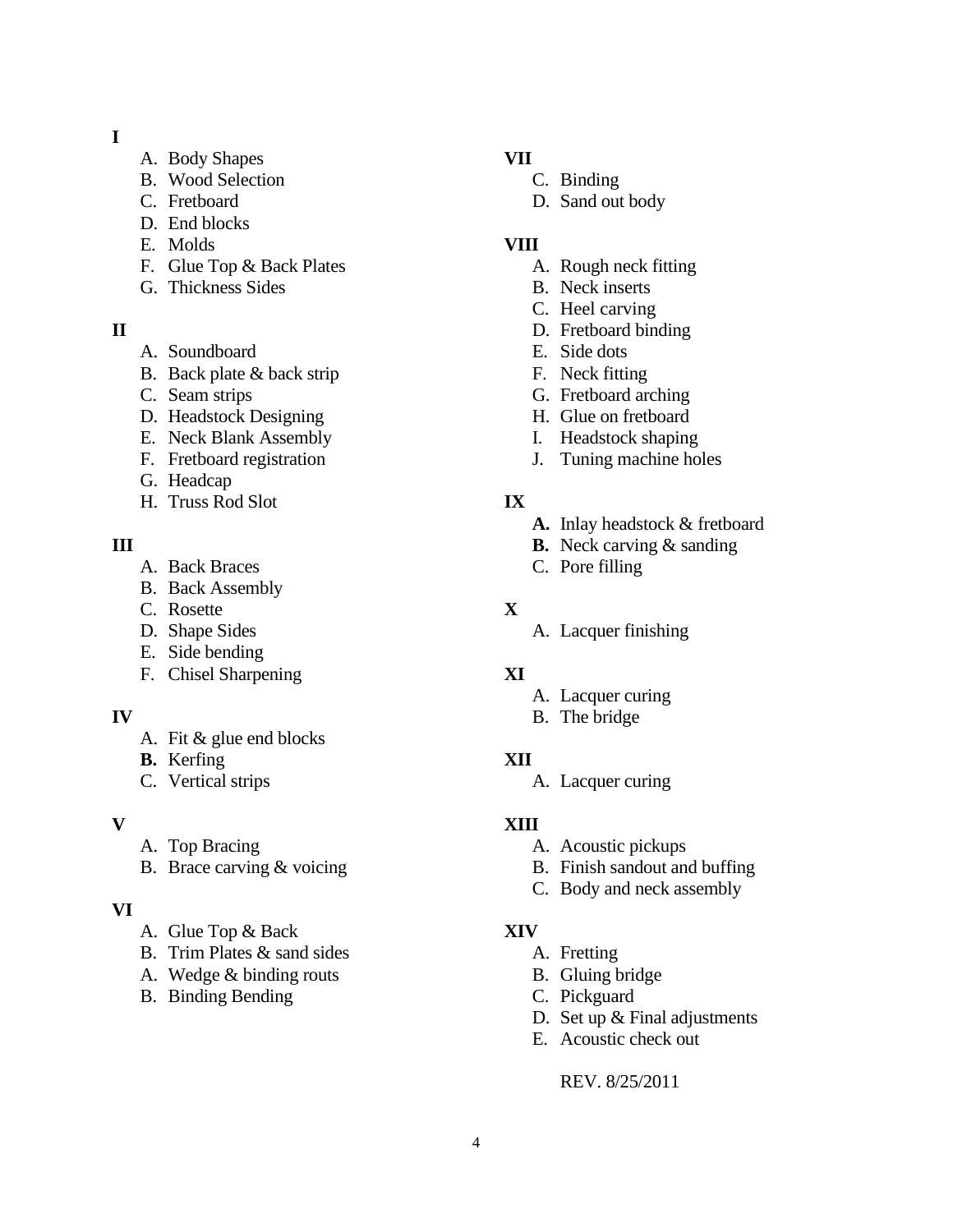# **Electric Guitar Construction Outline**

#### **I**

- A. Orientation
- B. Wood options
- C. Scales length & neck joints
- D. Electric guitar drawing
- E. Body template
- F. Fretboard
- G. Hardware selection

#### **II**

- A. Body glue up
- B. Headstock Designing
- C. Arch fretboard
- D. Side Dots
- E. Top glue up
- F. Pickups & electronic options
- G. Body shaping & carving

#### **III**

- A. Neck template
- B. Neck blank assembly
- C. Truss rod slot
- D. Headcap
- E. Inlay Design

#### **IV**

- A. Inlay Fingerboard
- B. Neck pitch
- C. Glue on fretboard
- D. Neck pocket & neck block

#### **V**

- A. Layout electronics
- **B.** Rout pickup & control cavities
- C. Scraper Sharpening

#### **VI**

- **A.** Neck carving
- B. Headstock Shaping
- C. Drill Tuner Holes
- D. Inlay headstock
- E. Final neck fitting
- F. Final headstock throat shaping
- D. Body binding
- G. Drill jack & wire holes

#### **VII**

- A. Body & neck assembly
- B. Tremolo & locking nut routing

#### **VIII**

- A. Fret preparation
- B. Fret Installation
- C. Finishing options
- D. Finish sanding
- E. Pore filling
- F. Staining techniques
- G. Begin lacquer finishing
- H. Sunburst techniques

#### **IX**

- A. Continue lacquer finishing
- B. Electronics harness
- **C.** Control covers

#### **X**

A. Lacquer curing

#### **X1**

A. Lacquer curing

#### **XII**

- A. Finish Rub Out & Buffing
- B. Fret Dressing

#### **XIII**

- A. Final Assembly
- B. Set up
- C. Final electric check out

#### **XIV**

- A. Tremelo Set Up
- B. Electronics trouble shooting
- C. Set-up evaluations
- D. Final adjustments
- E. Final electric check out

#### **XV**

#### **Finish acoustic guitar**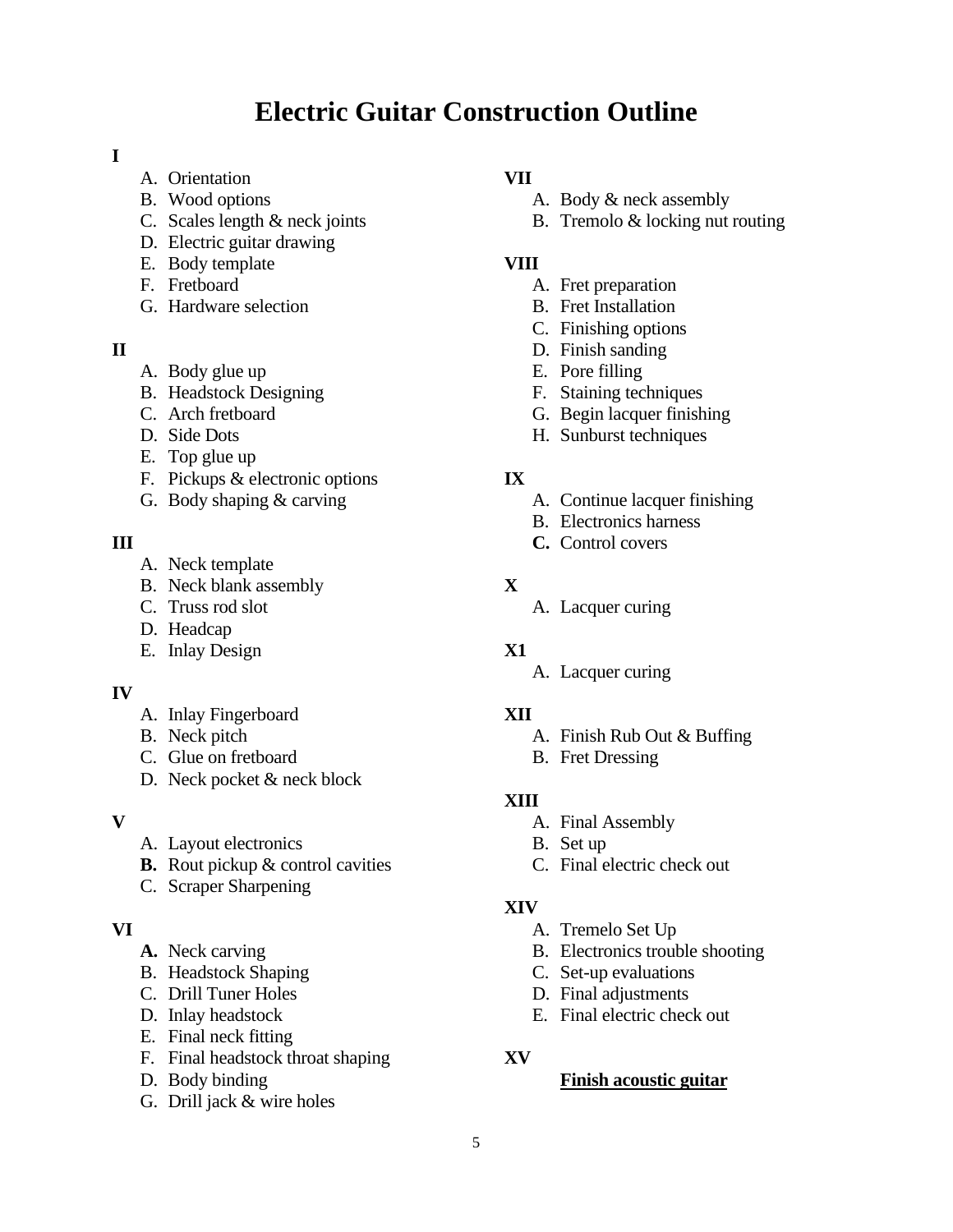# **STRINGED INSTRUMENT REPAIR**

#### I. INSTRUMENT EVALUATION

- A. Physics / theory behind Guitar Construction
- B. Various Manufacturers Styles of Construction
- C. Step by step method of evaluating instrument's condition
- D. Determining the needs of the customer
- E. Consolidating your final evaluation & communicating this to your customer

#### II. REPAIRING ACOUSTIC GUITARS

- A. Set-up, Action, Playability, Intonation
	- 1. Neck relief
	- 2. Saddle height & crown
	- 3. Action at nut
	- 4. Fingerboard dressing & fret polish
- B. Intonation
	- 1. Compensation: saddles / nut
	- 2. Fret scales
- C. Fretwork
	- 1. Level, crown, dress, polish
	- 2. Fret replacement
	- 3. Fingerboard repair chipping & wear
- D. Structural Repairs
	- 1. Interior body (braces, bridge plates, etc.)
	- 2. Exterior body (top, back, sides, binding, etc.)
- E. Bridge Work
	- 1. Saddle work, re-cutting saddle slots
	- 2. Alternative bridge solutions
- F. Pick Guards and Miscellaneous
- G. Sound Reinforcement for Acoustic Instruments
	- 1. Pickups: Electro-magnetic, Piezo, Other
	- 2. Alternatives: EMG, Baggs, Fishman, Sunrise, other
	- 3. Electric Acoustic Hybrids
	- 4. Amplification / Sound Systems

#### III. REPAIRING & CUSTOMIZING ELECTRIC GUITARS

- A. Set-up Action, Playability, Intonation
	- 1. Neck Relief
	- 2. Bridge Work
	- 3. Intonation, Action
- B. Fret Work
	- 1. Level, crown, dress, polish
	- 2. Fret replacement, fingerboard repair
- C. Guitar Electronics
	- 1. Soldering, specialty tools, components
	- 2. Pickups, replacements
	- 3. Harness wiring (passive / active)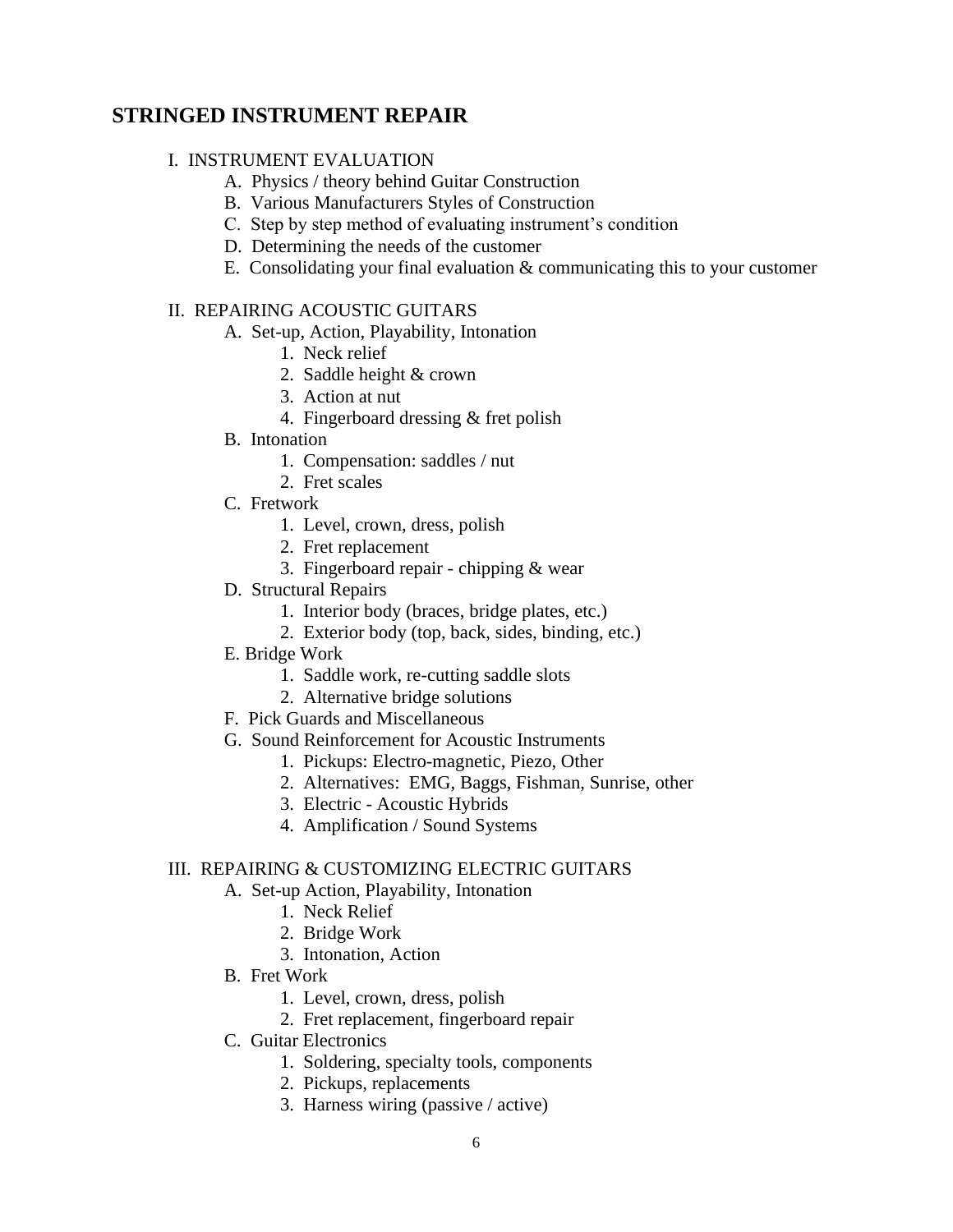- 4. Shielding techniques, hollow body wiring
- D. Tremolo Installation set-up, servicing

#### IV. GUITAR TECH / TOURING

- A. An overview
- B. Repair, Set-up, Problem Solving
- C. Gear, mobile repair station, 'road' environments
- D. Life on the road

#### V. FINISHING

- A. Preparation (Sanding, scraping, steel wool)
- B. Finish Materials & Application
	- l. Lacquer, Poly urethane, Poly resins,
	- 2. French Polish / French Lac
- C. Custom Techniques (Sunburst, Dyes, Airbrush, Other)
- D. Final Finishing
- E. Finish Repairs (Cracks, chips, holes, refinishing, stripping)

#### VI. TOOLS, MATERIALS & SUPPLIES

- A. Hand Tools, Power Tools
- B Finishing Supplies, Glues, Solvents
- C. Bone, Micarta, Other
- D. Bridge Pins, End pins, Strap buttons, Pick Guard Material
- E. Woods Rosewood, Ebony, Mahogany, Spruce, Maple, other
- F. Graphite & Synthetic Materials
- G. Jigs, Fixtures, Custom Tools
- H. Resources, Suppliers
- VII. The Business of Lutherie
	- A. Finding the Market / Location
	- B. Finding the right situation within that market
	- C. Arrangements with Music Stores
	- D. Financing Start-up Costs
	- E. Marketing your services
	- F. Competition
	- G. Professionalism & Shop Appearance
	- H. Pricing
	- I. Record Keeping / Tax information
	- J. Employee / Proprietorship / business formations
	- K. Zoning, Insurance, other
	- I. Consultation Sources

#### VIII. FINAL OVERVIEW

- A. R-V Networking
- B. Placement Opportunities
- C. Parts & Supplies Sources
- D. Organizations
	- 1. A.S.I.A.
	- 2. Guild of American Luthiers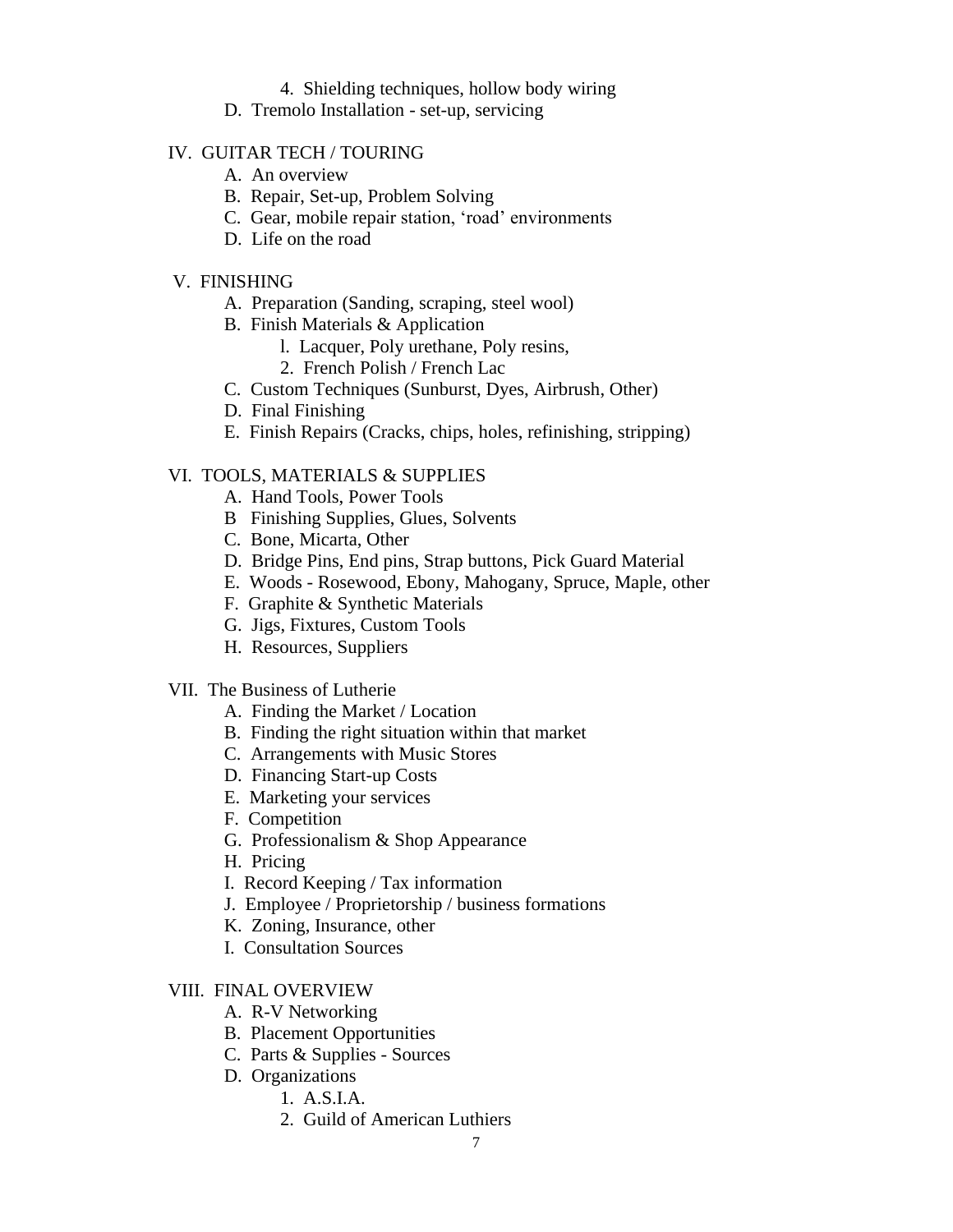#### 3. NAMM

#### **LUTHERIE INSTRUCTION**

Lutherie instruction is provided by John Reuter (Director of Training), Steven Davis Jim Prater and Mark Allred are available for assistance with student projects. Our Workshop Assistant Brady Shreeve will also be available for assistance. Additional lecture instruction is provided by William Eaton, and special guest lecturers. Lectures, demonstrations, and one-to-one instruction are used to teach each step of the building process. A detailed instructional outline is used throughout the course as a primary guideline and reference source. Students will be required to purchase the Roberto-Venn School Workbook which includes: illustrations, a step-by-step description of the building methods used at the school, measurement details, and theoretical information. This workbook will be an excellent for future building and repair work activities.

#### **FACULTY AND STAFF**

**William Eaton**, **Director:** William apprenticed with John Roberts in 1971. While attending the Stanford Graduate School of Business he wrote a business plan for a guitar making school. Along with John Roberts and Robert Venn, William helped to found the Roberto-Venn School of Luthiery in 1975. William added new elements of string instrument design and innovations, creating multi-stringed one-of-a-kind instruments at the school since 1976. In addition to his duties as director, William lectures and builds at the school. William is a four time GRAMMY Nominee, records with Canyon Records and tours nationally with the William Eaton Ensemble and Native American flutist R. Carlos Nakai.

**John Reuter, Director of Training**: John was hired as an assistant instructor for the school in 1985, after graduating from R-V and participating in the graduate workshop program. He received a B.S. degree in Manufacturing Engineering Technology from Arizona State University in 1982 and worked as a machinist and programmer of CNC machines before enrolling at R-V. In the years that followed John honed his skills as a builder and instructor resulting in improved construction techniques, curriculum revisions and his promotion to Director of Training for the school. John's custom built "Reuter Guitars" have been featured on the covers of Frets and Guitar Maker magazines and have been commissioned by fine musicians like Jorma Kaukonen and Joe Meyers.

**Joe Vallee**, **Instructor:** Joe graduated from Roberto-Venn in 1981. For the next ten years he operated his own guitar repair and restoration business in the Phoenix and Tucson areas. When an instructor position at the school opened up, Joe seized the opportunity to share his repair expertise as well as pursue his desire to design and build electric bass guitars. As a guitar tech for the Doobie Brothers, Joe also offers expertise in the responsibilities and skills needed of the touring "road tech."

 **Barton Applewhite, Assistant Director:** After graduating R-V in December '93 Bart went on to assist John Roberts with his exotic bird collection. He then dedicated his time to touring and recording with his successful band Kongo Shock. Bart then returned to the R-V team as the Financial Manager and isn't very fond of frets. Recently Bart has taken the title of Assistant Director.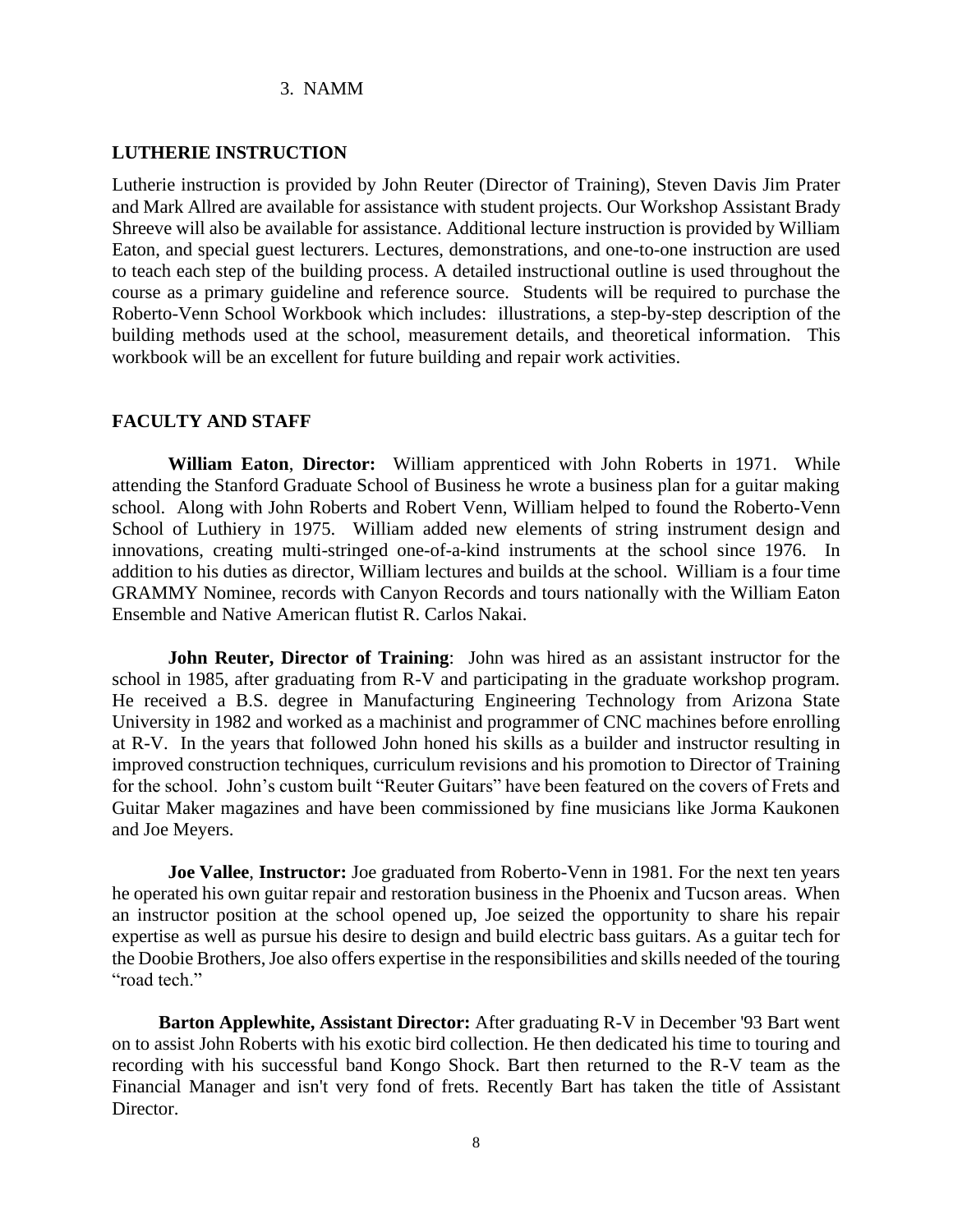**Steven Davis, Instructor:** Steven studied at Roberto-Venn in the Spring 2009 class. After completing three years in the workshop assistant instructor training program, Steve is a full time instructor and has been running his EIR Guitar company for the last three years building and repairing guitars for clients around the globe.

**Jim Prater, Instructor**: Jim graduated from Roberto-Venn in the Fall Class of 2009. Jim has been mentored by other instructors in all aspects of the curriculum, from one-on-one instruction to giving demos and a few lectures. Jim comes to R-V with significant managerial experience, from a former life, and handles parts ordering, inventory, and other management duties at R-V, in addition to his teaching efforts.

**Robert Mazzullo, Instructor:** Fourteen years of cabinet making experience combined with his career as a performing rock bassist brought Robert to the summer '95 class. Even before he graduated he was helping students. He has recently returned to R-V to teach the schools newly developed 10-week repair class. Robert designs and build guitars, basses, and cellos under his "Mudd" Guitars proprietorship, and helps to oversee the school's facilities improvements.

**Mark Allred, Assistant Instructor**: Mark graduated from the Spring 2014 class and promptly opened his own repair shop under the name Allred Guitars. Mark was asked to join the team during the Spring 2019 class when a spot opened and has proved to be a valuable asset to the team. Mark continues to build and repair guitars under his Allred Guitars.

**Brady Shreeve, Workshop Assistant:** Brady graduated from the Fall 2020 Guitar Making & Repair program and then stayed on to attend the Repair Course and studied advanced building techniques. Brady's pure joy for the craft and overwhelming enthusiasm seemed a great fit for Roberto-Venn and he was asked stay on as a workshop apprentice where he excelled. He is now in the Roberto-Venn Workshop Assistant Training Program, on his way to becoming an instructor.

#### **SCHOOL FACILITIES**

Classes are conducted in a central workshop area (2880 sq. ft) and a lecture-demonstration classroom. Forty four individual work stations in these buildings allow each student their own work space. Class size has ranged between 25 and 40 students in our classroom/workshop for the past few years (the student to teacher ratio is less than 7 to 1). The maximum number of students in our typical classroom/workshop setting is 35. There are also covered work areas outside, used for rough sanding, routing and milling work. A library / resource room is also available to students during classroom hours. A group tool system is used for all specialty tools, templates, jigs, fixtures, bending machines, and molds. Power equipment is also provided, including: band saws, drill presses, thickness sanders, table saws, belt sanders, routers, and dremel inlay tools. Students will purchase designated hand tools and supply items to supplement the use of school equipment and tools (see Course Costs for further details).

#### **INSTRUMENT CONSTRUCTION**

Students will complete at least one acoustic and one electric "project" instrument as part of their graduation requirement for the five month program. After shop orientation; instruction in tool and equipment used (including safety and maintenance), students begins immediate work on instrument design, planning and construction. The instrument choices are listed below.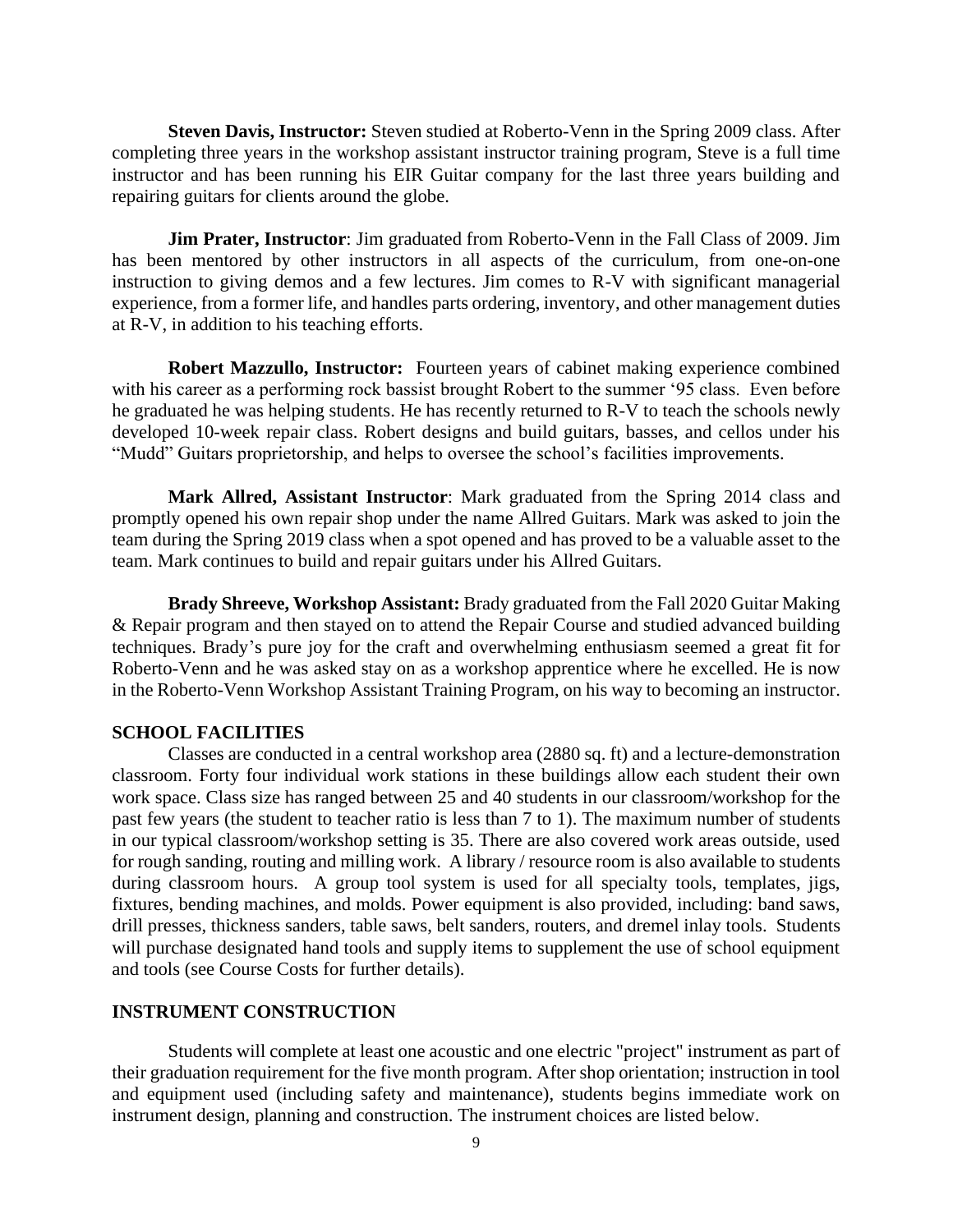#### **PROJECT INSTRUMENTS**

ACOUSTIC GUITARS: 6 String Steel string.

- Body styles: Dreadnought or OM.
- Back & Sides: Mahogany, Indian Rosewood, Claro Walnut, Bubinga,
- Myrtle, Koa and others.
- Neck: Honduras Mahogany.
- Top: Sitka Spruce or Western Red Cedar,
- Fretboard & Bridge: Ebony or Indian Rosewood
- Custom designed 2 or 3 ring Rosette, Headstock, Bridge, and Pickguard  $*$

ELECTRIC INSTRUMENTS: Solid body flat top electric guitar (6 or 7 string)

or Bass (4 or 5 string)

- Neck Joint: bolt on (flat Fender style or scarf joint)
- Body Shape: Approved traditional shapes or custom design\* within size limitations
- Size not to exceed: Guitar 18 <sup>3</sup>/<sub>4</sub> x 13 Overall length under 39" -Bass – 22 x 13 $\frac{3}{4}$  Overall length 46"
- Headstock: Approved traditional shapes or custom design\* within size limitations
- Body wood: Alder or Mahogany
- Neck Wood: Mahogany or Maple
- Top Wood: Figured walnut, Figured maples, Burled redwood, Bubinga, Indian Rosewood, Padauk, Wenge, Koa, and many others.
- Fretboard: Ebony, Rosewood, Cocobolo, Bocote and others if available.

#### \* **Pending Instructor Approval**

**THIRD INSTRUMENTS:** A third instrument may be built (either acoustic or electric) depending on a students individual work rate and ability. Instructors will designate which students may take on third instrument projects. Choices include: cutaway style acoustic, Chambered body guitar, mandolin, carved top electric, and all instruments listed above. Any other instrument styles and/or options selected must meet instructor approval.

**WOOD SELECTION:** Wood used depends on availability; and the choices the student has will be designated at the beginning of each class. Woods used at the school are considered to be among the finest obtainable.

**INSTRUMENT ACCESSORIES:** A fine selection of machine heads, bridges, fret wire, bridge pins, electronic components, inlay material and other accessories are used to complement the individual style of each instrument. **Students will use only instrument woods and hardware provided by the school in an effort to control quality and condition!**

*Prospective students may inquire further for more specific details on instrument, wood and accessories used at the school*. *Any changes on wood and accessory options will be discussed during the class*.

#### **STUDENT PROGRESS**

Student's growth in knowledge and skills is assessed by evaluating work on student project instruments, repair, and academic achievement (tests, quizzes, and homework assignments).

In assessing student progress the school will measure instrument building, tests, and academic requirements against entry-level skills and knowledge required in the workplace.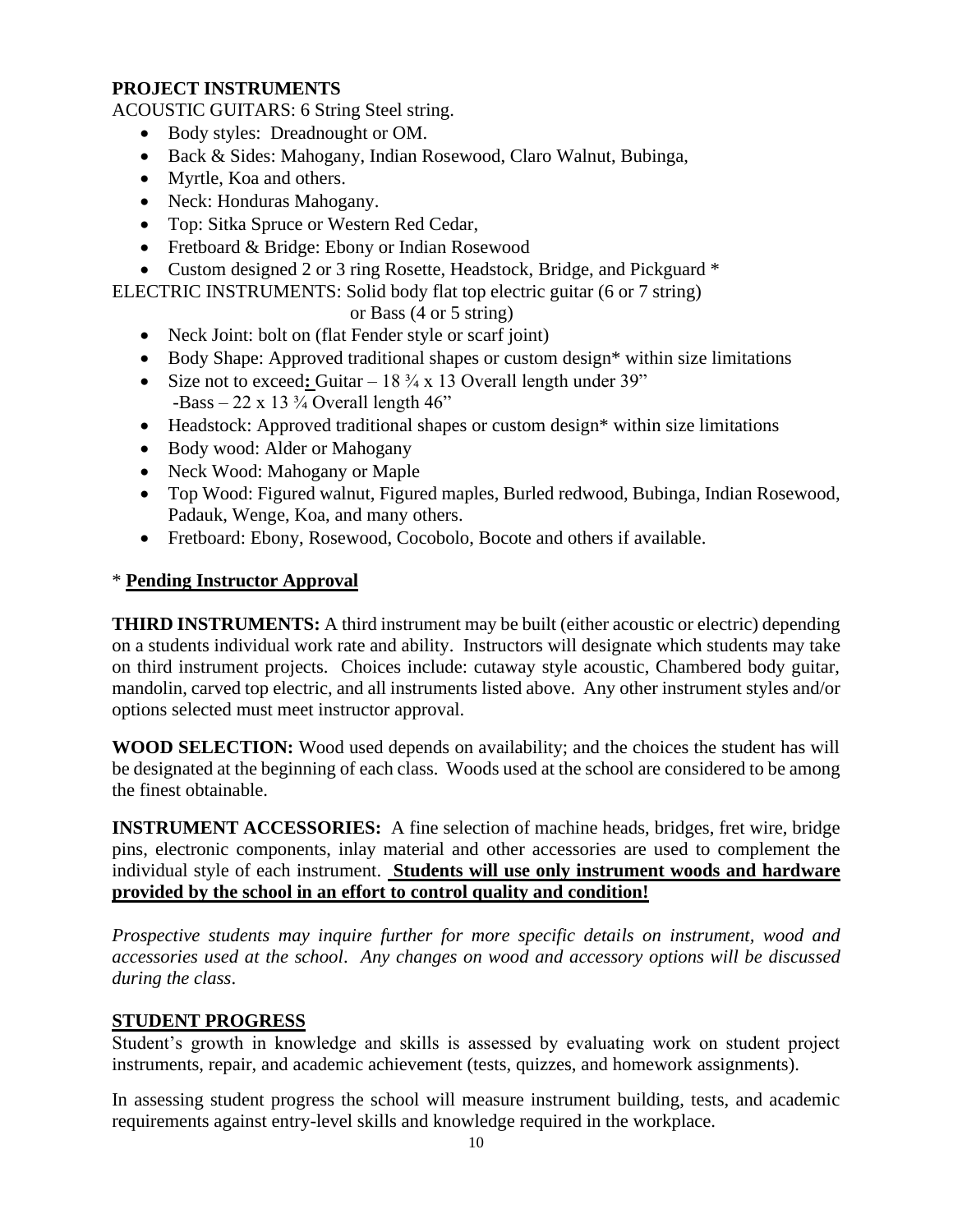Grades will be comprised of an average of four categories: Acoustic Project Instrument, Electric Project Instrument, repair assignments, and Academic Achievement. Student progress on instrument work for the first three grading periods as well as the repair assignments will be based on two categories: Competence and Work Ethic. Competence will count for 50% of each instrument grade and work ethic 50%. Upon completion of the project instruments, students receive a final instrument evaluation grade for the last grading period.

Grades are based on an  $A - F(100\% - 60\%)$  grade point system.

Student project instrument and repair grades and a composite score of the academic requirements are given at the end of the fifth week, tenth week, fifteenth week and at course end  $(20<sup>th</sup>$  week), and are also based on an A-F (100% - 60%)\* grade point system.

A brief description of each grade category is given below:

**Competence**: Student's overall hand and machine skills and quality of work in the completion of required tasks.

**Work Ethic:** Student's effort, motivation and dedication in their day-to-day classroom and workshop activities (including shop and tool maintenance) and ability to perform required tasks and assignments within a standard, proficient time frame.

**Academic Achievement**: Composite grade calculated from weekly quizzes, quarterly tests, and homework assignments.

\*Letter to percentage conversion: A+ (96.67-100%), A (93.33-96.66%), A- (90-93.32%), B+ (86.67-89.99%), B (83.33- 86.66%), B-(80-83.32%), C+(76.67-79.99%). C (73.33-76.66%), C-(70-73.32%), D+ (66.67-69.99%), D (63.33-66.66%), D- (60-63.32%), F (59% or below).

**Satisfactory Progress:** To progress satisfactorily the student's overall cumulative grade point average for project instrument grades and academic scores, described above, must be maintained at a D- (60%), or above at the end of the first quarter,  $D+$  (66.67%) or above at the half-way point, and C- (70%) or above at the third quarter, and end of the course.

In order to graduate, a student must complete training within the designated course length (Guitar Making and Repair Course: five months, 880 hours), complete both project instruments and attain the required GPA as described above.

A student who fails to meet the minimum grade requirements or falls behind on the project instrument checklist or repair requirements will be notified by a staff or faculty member and placed on probation.

**Incompletion:** Incompletion of any required check-out, grade, repair requirement, or project instrument reverts to a failure at the end of one week. A student, who has an incomplete grade during, or at the end of the course, may be placed on probation at the discretion of the Director and Faculty.

**Probation Policy:** Students are monitored and graded throughout the course, as set forth in the Student Progress section above. A student who fails to meet course requirements or fails to complete projects within the time designated will be notified by a staff or faculty member and placed on probation. The probation period will be one week, unless otherwise stipulated, and begins with an advisory session led by a designated faculty or staff member. During this advising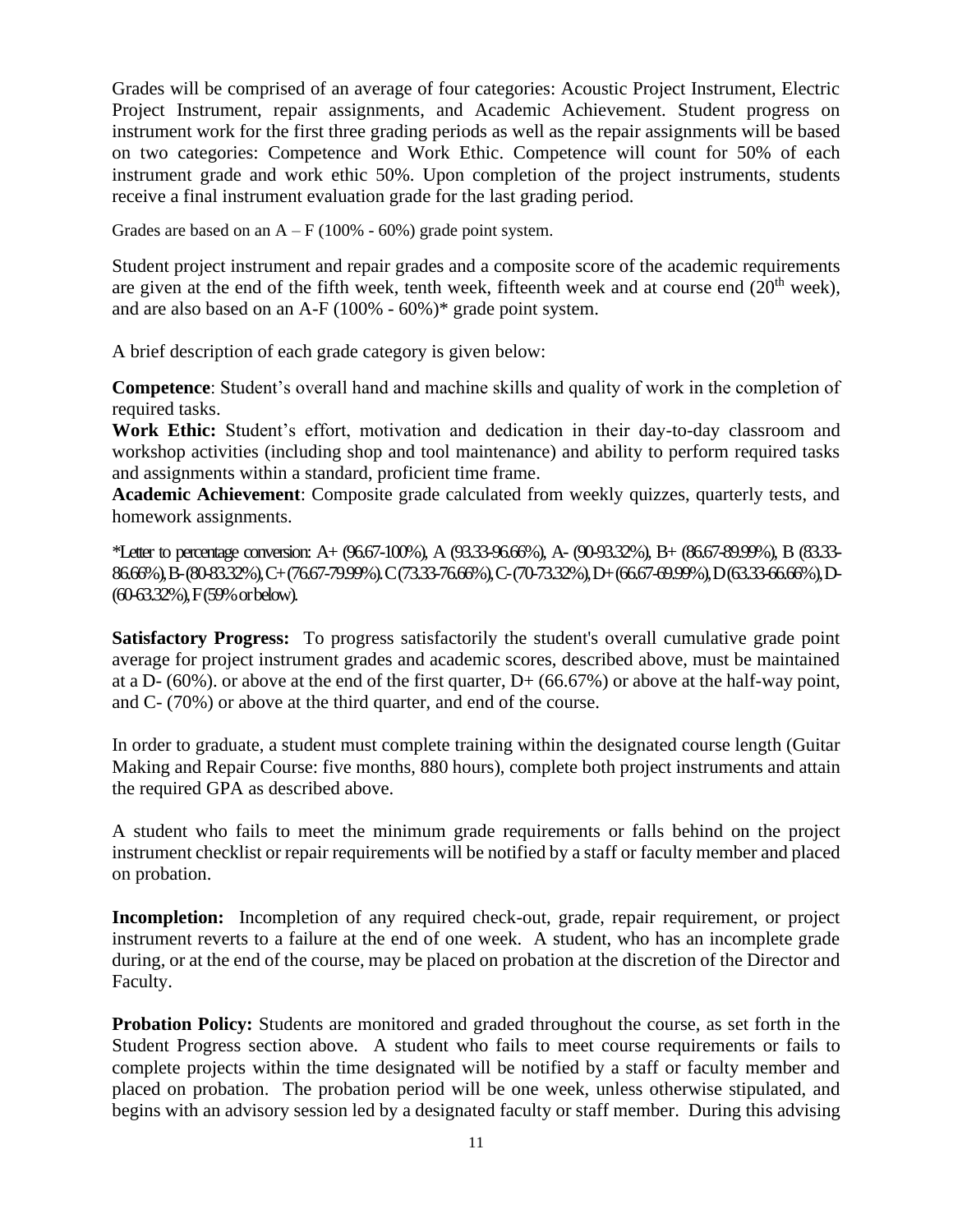session the instructor or staff person will go over the specific requirements that the student must fulfill, during school attendance hours, within the probationary time period. Requirements will include: repeating failed construction tasks, completing unfinished construction tasks, retaking tests, repeating academic assignments, or showing acceptable improvements in overall grades. Terms of probation and time period allowed will be documented in writing and maintained in the student's file. Students placed on probation status will acknowledge terms and understanding of the probationary concerns by signing a 'Probation Agreement' during the initial advising session. A designated instructor will monitor student work, assess progress, provide teaching support, and conduct an exit advising session at the end of the probation period.

If the student fails to complete the requirements satisfactorily, within the time allowed, a meeting will be held by senior staff and faculty to determine whether the student will be dismissed or given a second week of probation. If the student fails to complete requirements at the end of the second week of probation they will be dismissed.

**Other Concerns:** Any demonstration of: a lack of hand eye coordination, learning disabilities, emotional or behavioral problems, dangerous tool use, drug or alcohol problems or anything an instructor witnesses as a cause for concern, that could prevent a student from benefiting from the training offered, will be considered grounds for placing a student on probation.

Fighting, inappropriate behavior, excessive anger or frustration, and drug or alcohol use during school hours are all grounds for immediate dismissal.

**Reinstatement**: A student who is dismissed from the school may request reinstatement by writing to the Director.

**Withdrawal:** A student who withdraws from the course prior to the completion of the program will not receive a final grade or graduation certificate. Transcripts will include any interim grades given prior to withdrawal (i.e. first quarter, half-way point, third quarter, fifteenth week). For refund information and refund calculation please see pages 15 and 16.

**Reenrollment:** Repetition of the course or any part of, will not affect a student's previous grades.

#### **Student Withdrawal & Leave of Absence Polices:**

WITHDRAWAL: A student who withdraws from the course prior to the completion of the program will not receive a final grade or graduation certificate. Transcripts will include any interim grades given prior to withdrawal (i.e. first quarter, half-way point, third quarter, fifteenth week). For refund information and refund calculation please see pages 15 and 16.

- 1. The student's withdrawal date shall be the earlier of:
	- a) The date the student notifies the school of the student's withdrawal, or the date of withdrawal specified by the student (whichever is later) or
	- b) The date of withdrawal as determined by the school.

2. If the student does not return to the school at the expiration of a leave of absence the student's withdrawal date is the date of the first day of the leave of absence.

 \*For the purpose of a school's reporting to a lender, a student's withdrawal date is the month and year of the withdrawal date determined.

LEAVE OF ABSENCE: The school does not grant leaves of absence.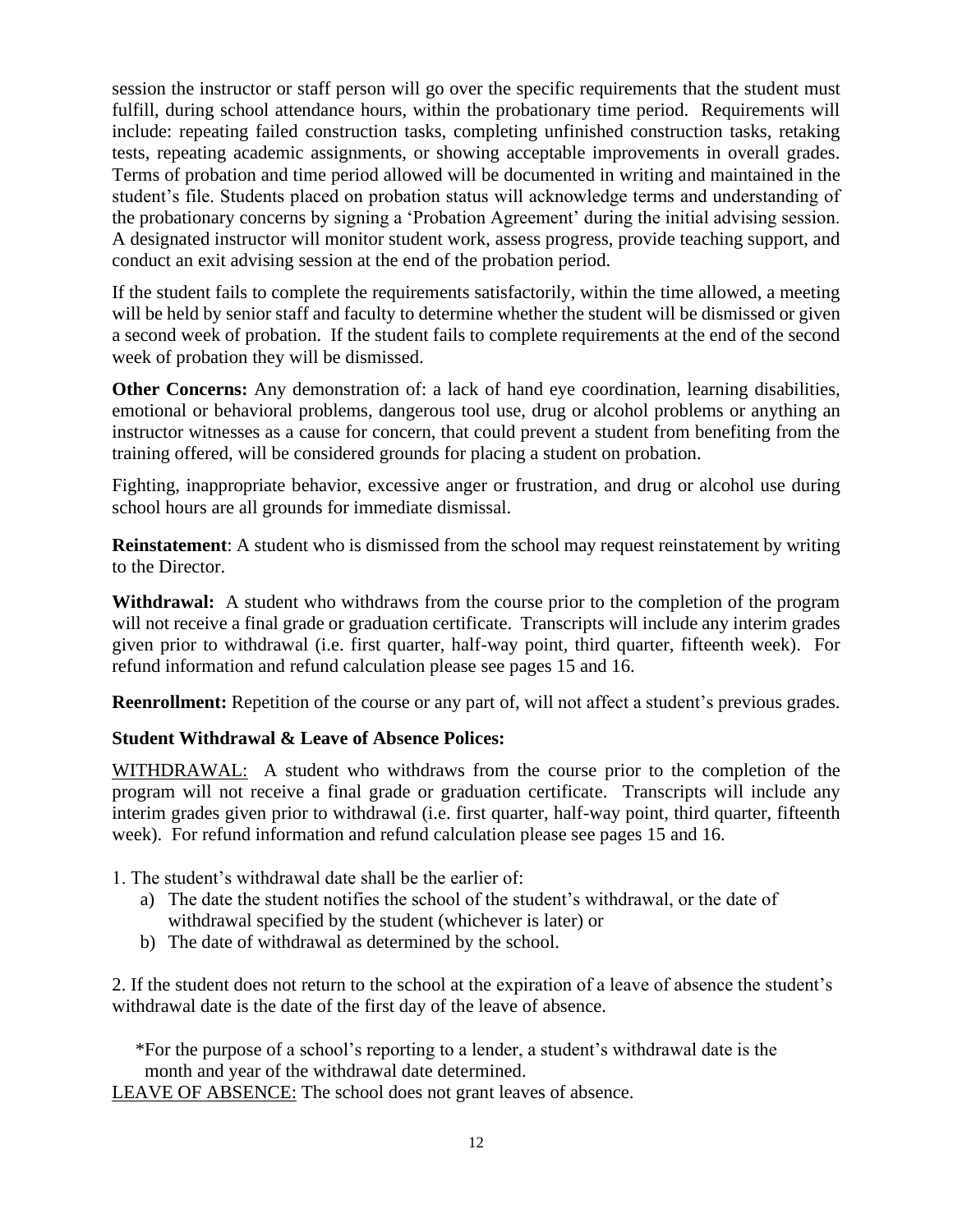A **Luthier Certificate** is awarded to each graduate of the school. Graduates may purchase woods and instrument materials and accessories available from the school, for future construction and repair activities. Transcripts are available to students upon request.

#### **STUDENT ATTENDANCE AND CONDUCT**

Student attendance requirements are set at acceptable levels for the student to reasonably achieve the required knowledge, skills, and competencies of the school's curriculum and course objectives.

It is important that a minimum of class days are missed. Attendance records are maintained and all absences are recorded. Tardiness is recorded, and a student who is tardy four times will be charged with one full day of absence. All work missed because of an absence must be made up within two weeks. When absence and/or tardiness exceed 10% of cumulative school hours, the student will be notified with a warning, and advised by an instructor. Excessive absence is grounds for dismissal. A student who is absent more than 10% the total 880 hours (88 hrs. or approximately 10 days total) will be dismissed from the course.

A student, who violates safety regulations, disrupts other's work, or otherwise displays unsatisfactory conduct or progress will not be retained as a student. Failure to make payments when due is also grounds for dismissal.

The student must make a written request to be granted a leave of absence. Student withdrawal and Leave of Absence policies are published and are available from the school upon request.

#### **ADMISSION REQUIREMENTS**

All U.S. students are required to have a high school diploma or its recognized equivalent. Foreign students must have a certificate of graduation from secondary education school or G.E.D. English language is required of foreign students. No previous instrument building or wood working experience is required. However, prospective students should be fully informed as to the demands and responsibilities of the course. Students who wish to enroll in the school should read the contents of this catalog, and consider how they might benefit from the training offered. Questions on the backside of the application form are used to help determine an applicants capability of completing the course successfully. If the applicant is in question about any handicaps, physical or otherwise, that could reasonably prevent use of the knowledge or skills gained from the training offered for successful on-the-job performance after completion of the course, this should be noted on the application. Prior to enrollment, applicants are required to read the School Catalog, Enrollment Agreement and "Understanding R-V Training and Course Content" (which must also be signed).

*FOREIGN STUDENTS:* English language is required for admission

#### **ENROLLMENT - APPLICATION PROCEDURES**

- l. Fill out an "Application for Instruction" form.
- 2.Make a copy of your high school diploma, high school transcripts, or G.E.D. (or recognized equivalent). Foreign students should send a copy of their secondary education school graduation certificate.
- 3. Send a check or money order for \$250.00\* along with your "Application for Instruction" and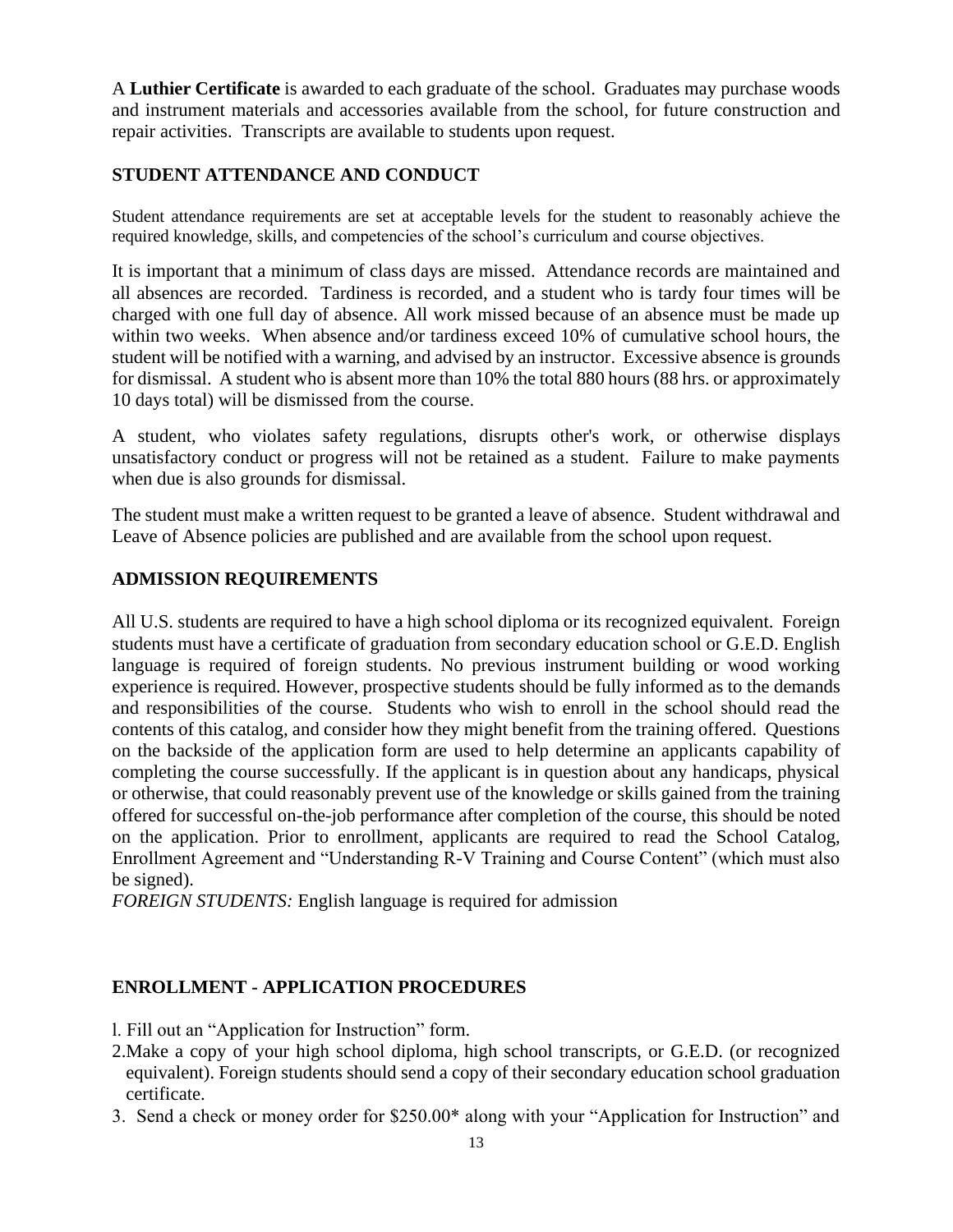copy of diploma, transcripts, or G.E.D. to:

 Roberto-Venn School of Luthiery 1012 NW Grand Ave Phoenix, Arizona 85007

4. Read and sign the "Understanding R-V Training and Course Content" form included with application.

*The \$250.00 amount represents a \$50.00 application fee and a \$200.00 tuition down payment.*

Please note that prospective students should read the Enrollment Agreement prior to returning the application and \$250.00. Students will be notified of their acceptance by mail. The Enrollment Agreement may be signed and sent after receiving a letter of acceptance or the student may wait to sign the agreement on the first class day. Official student enrollment will take place on the first day of class. Foreign students who are accepted will be mailed an I-20 form for immigration.

#### **CREDIT**

Roberto-Venn does not grant credit from previous school attendance.

#### **COURSE COSTS**

**Tuition & Application Fee:** The application fee for the Guitar Making & Repair Course is \$50. The total tuition fee for the Guitar Making and Repair Course is \$11,950. Tuition covers all instruction fees, shop & equipment use and School Workbook handouts.

**Instrument Materials:** The school will supply all materials used in the construction of instruments and the student will pay for these items in addition to tuition. Materials include: wood, hardware, accessories, inlay, finish materials, and any other materials used in the construction of the student's instruments. The average cost for the required acoustic and electric guitar ranges from \$1,600 - \$2,100. Instrument costs vary depending on wood and accessories selected.

**Hand Tools & Supplies**: Students are required to have specific hand tools and supplies to be used throughout the course. These tools and supplies are identified on the school's 'Student Tool List' with accompanying costs for each item. Students may purchase these items from the school or from other suppliers. Hand tools and supplies, purchased from the school cost around \$1000.

**Cases (optional):** Though it is not a requirement, we recommend that students make arrangements to provide hard shell cases for their finished instruments. Finished instruments have a value ranging from \$500 to \$2000 each, and should be cared for accordingly. Cases may be purchased through the school or from other sources. The average cost per case is \$80 - \$115.

Sales tax of 8.6% will be added to all material purchases, hand tools, supplies, or cases.

# **PAYMENT SCHEDULE:**

**Tuition & Application Fee:** Prospective students will send \$250.00 with their application materials (see Enrollment - Application Procedures above), which includes a \$200 tuition downpayment and a \$50 application fee. On or prior to the first day of instruction, the student will pay \$5,875 with a final installment of \$5,875 to be paid on or before the 40th day of instruction.

**Instrument Materials:** A deposit of \$1000 will be collected on the first of class and a second deposit of \$800 will be collected at the midpoint of the course. Instrument material costs that exceed the deposited amounts will be due and paid the last month of the course. Students will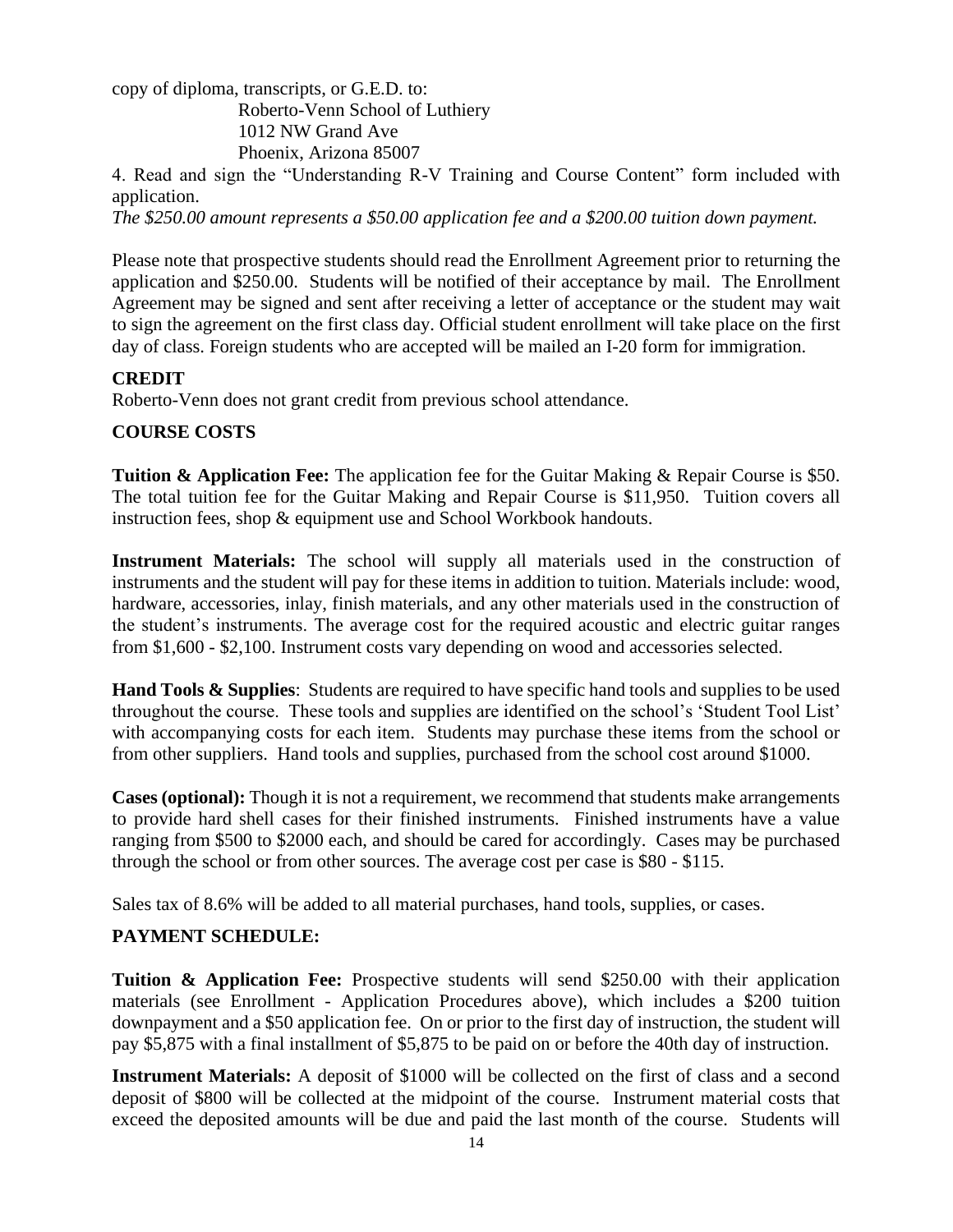receive a refund of any deposits made, less the cost of materials. A student who terminates training will be charged for all materials used or altered. Any unused materials may be returned to the school and the student will not be charged for these materials

**Hand Tools & Supplies**: Students are required to have specific hand tools and supplies to be used throughout the course. These tools and supplies are identified on the school's 'Student Tool List' with accompanying costs for each item. Students may purchase these items from the school or from other suppliers during the first two weeks of class. Hand tools and supplies, purchased from the school cost around \$1000.

#### PAYMENT SUMMARY:

On or before first day  $-1$ <sup>st</sup> half tuition and instrument materials deposit \$6,875.00 On or before tenth week - second half of tuition and remaining materials deposit. **\$6,675.00** Hand tools & supplies payment due first two weeks of class Cases (optional) payment due last month of course Any remaining balances or refunds do will be collected or disbursed during last week of class. *\*Payment amounts may vary for those receiving financial aid.*

# **REFUND POLICY**

A) Rejection. If an applicant is rejected, the entire \$50 application fee and \$200 tuition down payment will be refunded.

B) Three-day Cancellation. Applicants who have not visited the school prior to enrollment may withdraw without penalty within three business days following either the regularly scheduled orientation sessions (first day of class) or following a tour of the school facilities and inspection of equipment where training services are provided. The applicant may cancel the Enrollment Agreement (contract) and receive a full refund of all moneys paid to date, if cancellation is made in writing to the director, and mailed or delivered to the institution at the address stated herein within three (3) business days after the date of signature.

C) Other Cancellation. An applicant requesting cancellation more than three days after signing an Enrollment Agreement and making an initial payment, but prior to entering the school, is entitled to a refund of all monies paid, less the application fee (\$50). Cancellation and refund request must be requested in writing.

D) Termination in First Week. If the student terminates during the first week of studies, following the three-day cancellation period, the refund will be made based on a straight hour attended prorata basis. The amount for the first week is not to exceed \$350.00.

E) Special Cases. In case of prolonged illness or accident, death in the family, or other circumstances that make it impractical to complete the program, the school shall make a settlement which is reasonable and fair to both parties.

F) Termination or Withdrawal Beyond First Week. If the student withdraws or is dismissed beyond the first week of studies the refund will be made on a pro-rata basis, according to course hours completed. This refund shall apply to 60% (528 hrs) of the program. The refund shall be paid to the student, less any unpaid charges owed by the student for the period of enrollment for which the student has been charged. A student who attends more than 60% of the course will not be eligible for a refund. Roberto-Venn's refund policy is the same as the Federal Return of Title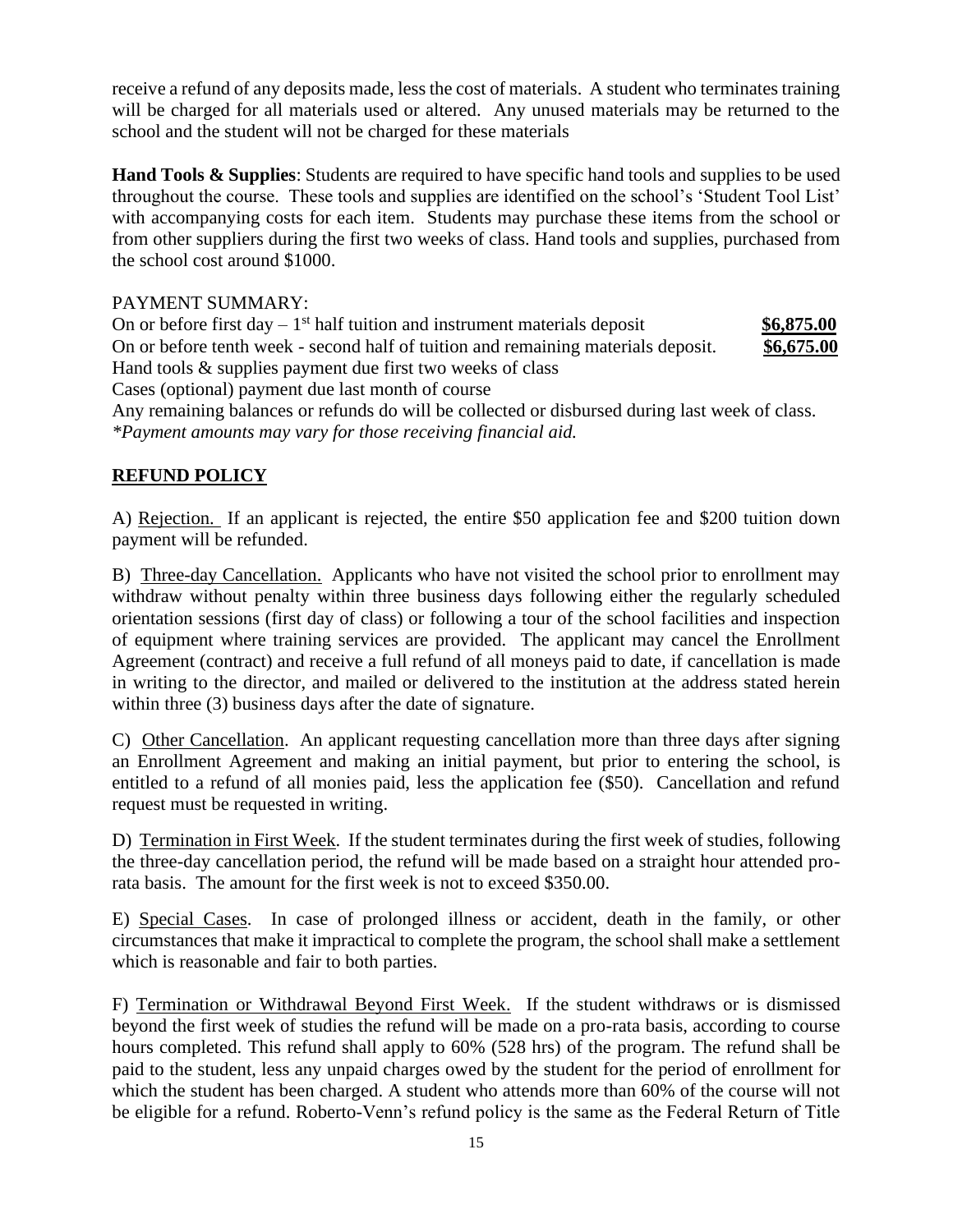IV Funds policy.

#### **MATERIAL DEPOSITS**

A student who terminates training will be charged for all materials used or altered. Any unused materials may be returned to the school and the student will not be charged for these materials. Students will receive a refund of any deposits made, less the cost of materials as stated above. Materials include: wood, hardware, accessories, inlay, finish materials, and any other materials used in the construction of the student's instruments.

#### **CALCULATION OF A REFUND (FOR TUITION)**

The refund calculation applies to the first 60% (528 hrs) of the course. A student attending 529 hrs or more will not be eligible for a refund. Take the remaining number of hours to be completed (If 352 hrs or more, calculated from the last day of attendance) and divide this number by the total number of clock hours comprising the period of enrollment (Guitar Making and Repair Course - 880 hours). Multiply by the contract tuition amount (Guitar Making and Repair Course - \$10,450). This amount represents the refund amount, less any unpaid charges owed by the student for the period of enrollment.

#### **RETURN OF TITLE IV FUNDS POLICY**:

The federal formula requires a return of any unearned Title IV aid if the student received federal financial assistance in the form of a Pell Grant, Federal Subsidized Stafford Loan, Federal Unsubsidized Stafford Loan, or Federal PLUS loan and withdrew on or before completing 60% (528 hrs) of the total clock hours. The percentage of Title IV aid to be returned is equal to the number of clock hours remaining in the course divided by the number of total clock hours in the course. Excused absences do not count as completed hours.

IMPORTANT NOTICE TO ALL FEDERAL FINANCIAL AID RECIPIENTS Federal Financial Aid regulations have defined that a student who withdraws or stops attending prior to completing 60% (528 hrs) of the entire course (880 hrs) has not earned 100% of the federal financial aid that was received. That student may be required to return a portion of his or her federal aid.

#### APPLICATION OF REFUND POLICY

Any refunds due to the applicant shall be made within thirty days from cancellation or failure to appear on or before the first day of class. Any refunds due to the student shall be made within thirty (30) days from the date the school determines the student's last date of attendance. If the student does not return following a Leave of Absence period (not to exceed 60 calendar days), refunds will be made within (30) thirty calendar days from the end of the Leave of Absence.

# **STUDENT SERVICES**

**ADVISING:** The student to instructor ratio is less than ten to one, and each student receives much one-to-one instruction. Instructors are available for help, and to answer questions about construction projects, assignments or any other school related activities. Students are monitored closely throughout the course and are assessed weekly during faculty meetings in regards to attendance and academics. Students who are not progressing satisfactorily or who are accruing excessive absences or tardiness are advised and offered additional assistance and support to get them back on track. These efforts are managed by all faculty and staff members.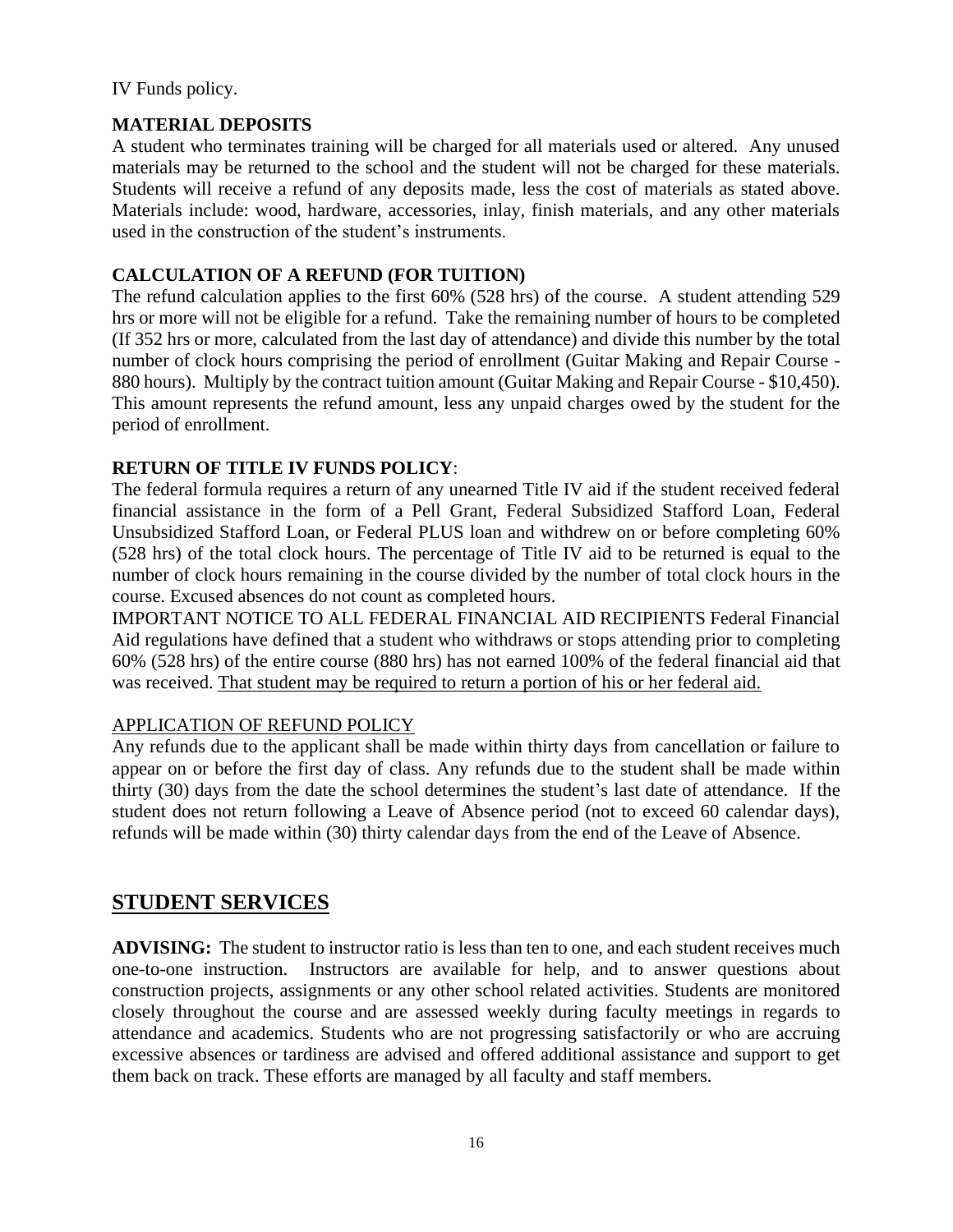Instructors Steven Davis and James Prater allow time for one-on-one sessions to communicate to students about their academic progress as well as relative coping skills and the occupational attributes that are defined in the school's grading system. Testing and tutoring services are also managed by our faculty and staff. These strategies aid in student retention and student outcomes by maintaining close one-on-one communication with the student.

For any advising that goes beyond the expertise of our staff, including psychological advising or medical care, students may inquire with Bart Applewhite to find out about alternative services, practices, and medical facilities, in the Phoenix metropolitan area.

#### **HOUSING / TRANSPORTATION / CHILD CARE**

Housing, transportation and childcare assistance is managed by Bart Applewhite and Jim Prater. The school retains a database of housing options accumulated from previous classes to help incoming students locate housing. Arrangements for food and lodging are the responsibility of the student. Students should check with the school about one month prior to the start of a class for information about housing possibilities in the area. Past experience has shown that students have spent on the average \$250 - \$1,000 per month for room rent. Room and board costs will vary depending on personal lifestyle and whether or not the student chooses to room with other students. The school provides a list of students contact info of those who are willing to share accommodations.

#### **FEDERAL FINANCIAL AID**

The Roberto-Venn School of Luthiery is Accredited by the Accrediting Commission of Career Schools and Colleges (ACCSC). Qualifying students may participate in the following federal educational assistance programs: Federal Pell Grant and/or the Family Federal Educational Loan Program (FFELP). Students wishing to apply for financial aid (grant or loans) may contact the school for further information. (These financial aid programs are available only to U.S. citizens and certain eligible non-citizens.)

#### **OTHER FINANCIAL AID**

Those students interested in applying for school benefits from: Veterans Administration (VA), Bureau of Indian Affairs (BIA), Vocational Rehabilitation (various states), Comprehensive Employment and Training Act (CETA), Social Security; should contact your local agency or write to the school for further information.

#### **STUDENT RECORDS**

Roberto-Venn School of Luthiery maintains permanent educational records that consists of all admissions, academic, and financial records and information upon which a student's enrollment is based for all students within the previous 5 years. The school maintains an official transcript for all formerly enrolled students. All student records current and historical are securely maintained and protected against damage or loss (student master records are maintained indefinitely). The school maintains student financial records related to financial aid, tuition and fee payments, and tuition refunds for a minimum of five years.

#### **PLACEMENT**

Throughout the course emphasis is placed on relating the lutherie skills learned to applicable job situations. Students are given group and individual (if requested) placement assistance. Students will learn employment strategies and create resume and cover letters to aid in their job search activities. Students are encouraged to contact various guitar making companies, guitar repair businesses, music stores, or individual luthiers, from lists compiled by the school, to inquire about job possibilities. A referral letter or other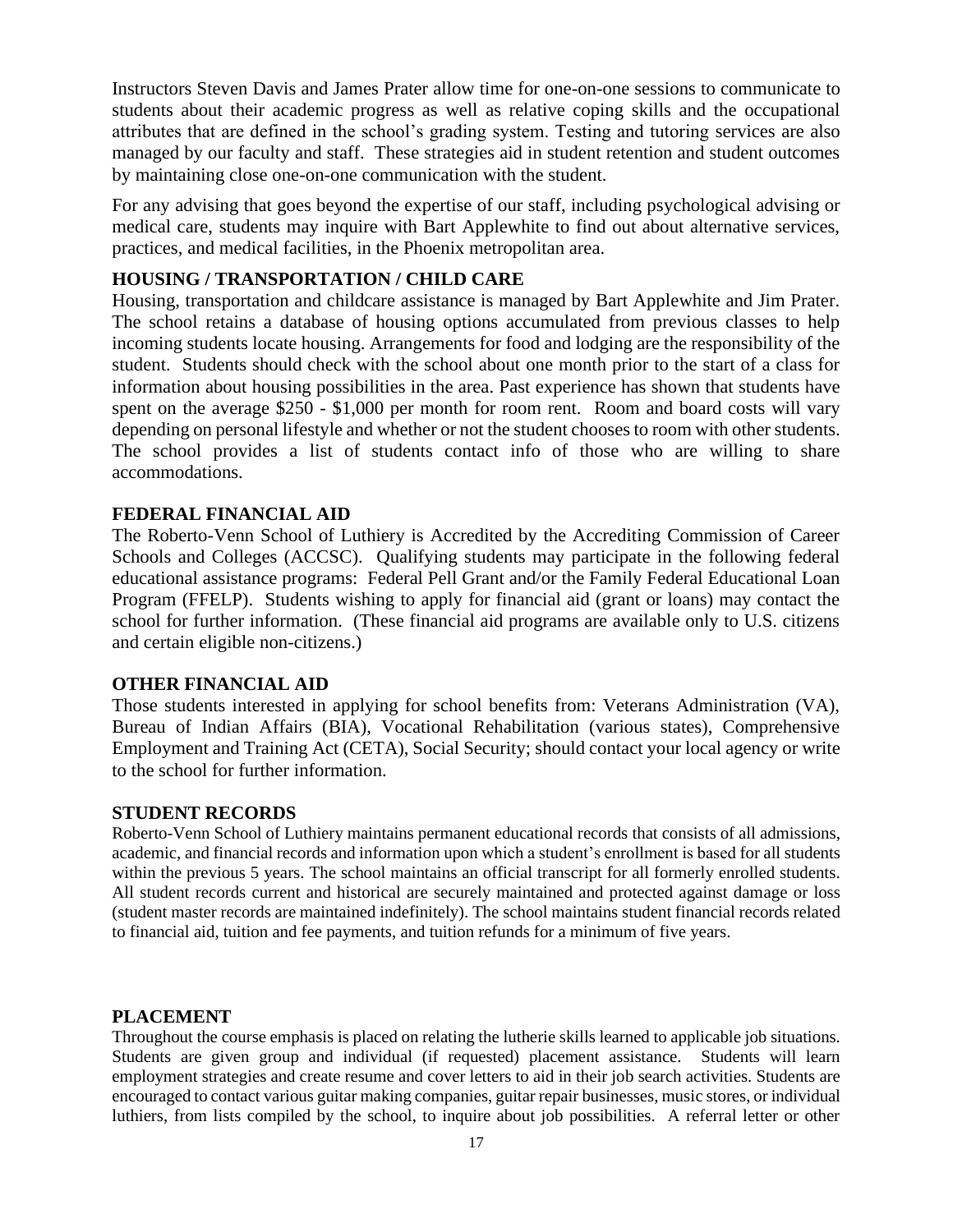student information is given to prospective employers, if requested by the graduate. The school does not guarantee job placement. The school maintains verifiable records of each graduate's initial employment for five years.

#### **STUDENT COMPLAINT POLICIES**

The school has published procedures for handling student complaints. As an accredited school, the Roberto-Venn School of Luthiery is expected to meet or exceed the Standards of Accreditation set forth by the Accrediting Commission of Career Schools and Colleges. If a student feels that the school has failed to meet an accrediting standard or any other criterion that the student feels is valid, they should express this concern in writing and submit this to: William Eaton, Director.

Upon receipt of the written complaint an advising session will be scheduled (within one week of receiving the written complaint) with the staff person, instructor, or Director who is most closely related to the possible resolution of such complaint.

If the complaint remains unresolved, the student may request another hearing with the Director. Such requests must be given in writing. A meeting will be scheduled within the week of receiving such request. Any actions/resolutions to be taken will be set forth during this meeting and documented in writing.

If the complaint is not resolved from the grievance procedures stated above, the student may file a complaint with the State Board for Private Postsecondary Education or with the Accrediting Commission of Career Schools and Colleges (ACCSC). To submit a complaint to the State Board the student may contact:

#### *Arizona State Board for Private Postsecondary Education 1740 W Adams Phoenix, AZ 85007 602-542-5709 http://azppse.state.az.us*

#### *INQUIRES TO THE ACCREDITING COMMISSION*

#### *Student Complaint / Grievance Procedure*

*If a student does not feel that the school has adequately addressed a complaint or concern, the student may consider contacting the Accrediting Commission. All complaints considered by the Commission must be in written form, with permission from the complainant(s) for the Commission to forward a copy of the complaint to the school for a response. The complainant(s) will be kept informed as to the status of the complaint as well as the final resolution by the Commission. Please direct all inquiries to:*

> *Accrediting Commission of Career Schools and Colleges (ACCSC) 2101 Wilson Blvd., Suite 302 Arlington, VA 22201 703-247-4212 [www.accsc.org](http://www.accsc.org/)*

**A copy of the Commission's complaint form is available at the school and may be obtained by contacting: Bart Applewhite, 602-243-1179, barton@roberto-venn.com**

#### **SCHOOL CALENDAR / CLASS SCHEDULE**

#### **GUITAR MAKING AND REPAIR (five months, 880 hours)**

Fall 2022 August 25, 2022 – January 27, 2023 Spring 2023 February 6, 2023 – June 23, 2023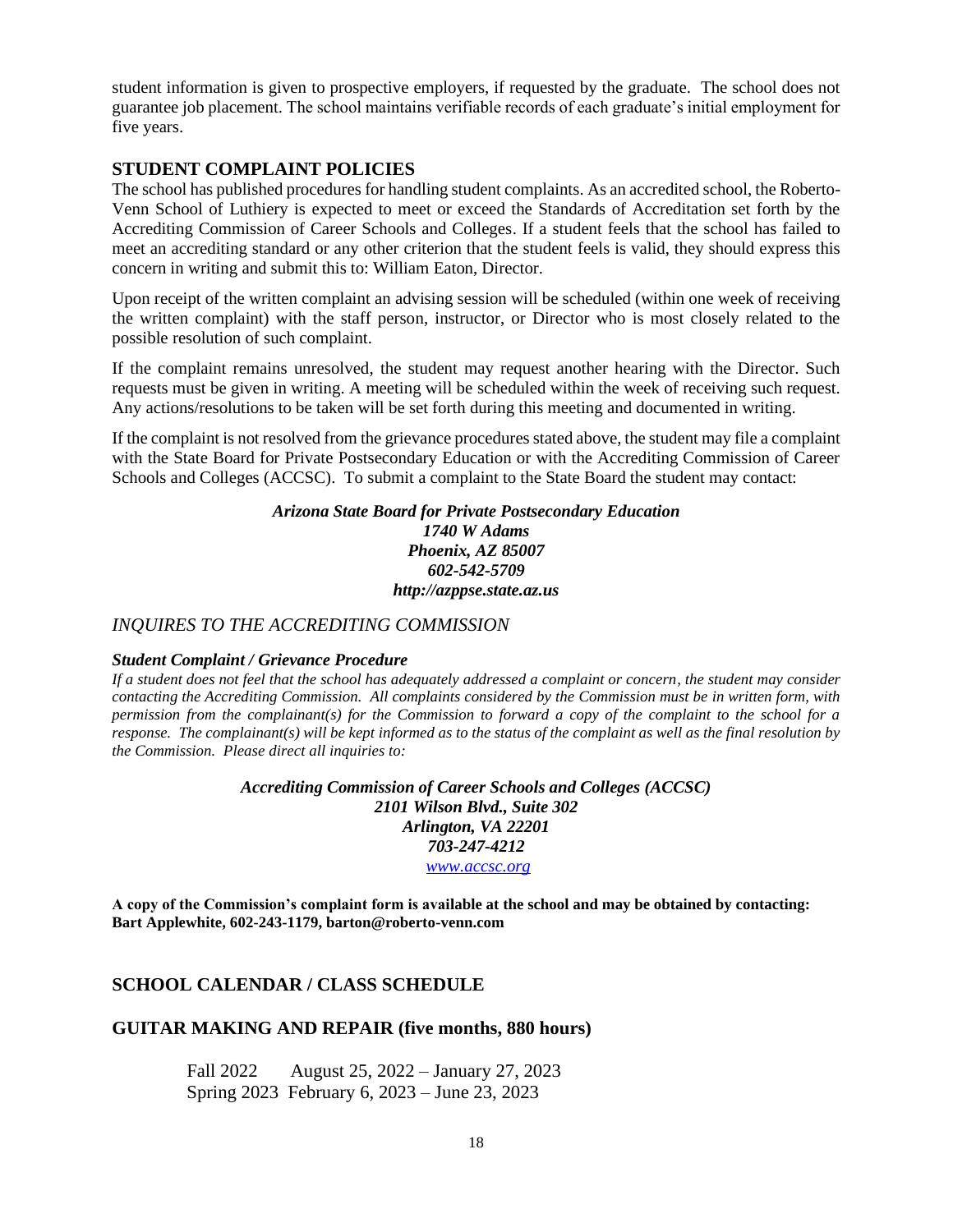Hours: Monday through Thursday, 8:00 am - 12:30 pm \*lunch break\* 1:30 pm - 6:00 pm

Friday, 8:00 am - 12:30 pm \*lunch break\* 1:30 pm - 5:00 pm

The school is closed on Saturdays and Sundays. The school is also closed on the following holidays that occur during regular class session: Memorial Day, Labor Day, Thanksgiving (Thursday & Saturday), Holiday Break which includes the week of Christmas and the week of New Years. (See Master Calendar)

*The Roberto-Venn School of Luthiery provides an education and an experience. Students have attended the school from every continent, except Antarctica, to learn and share in the art of instrument building.*

*The practice and learning of lutherie goes far beyond the education learned here and we are sincerely interested in the success of our graduates. We are proud of the instruments that are created here and it is rewarding to see that each graduate leaves here with not only an education but several fine instruments of value.*